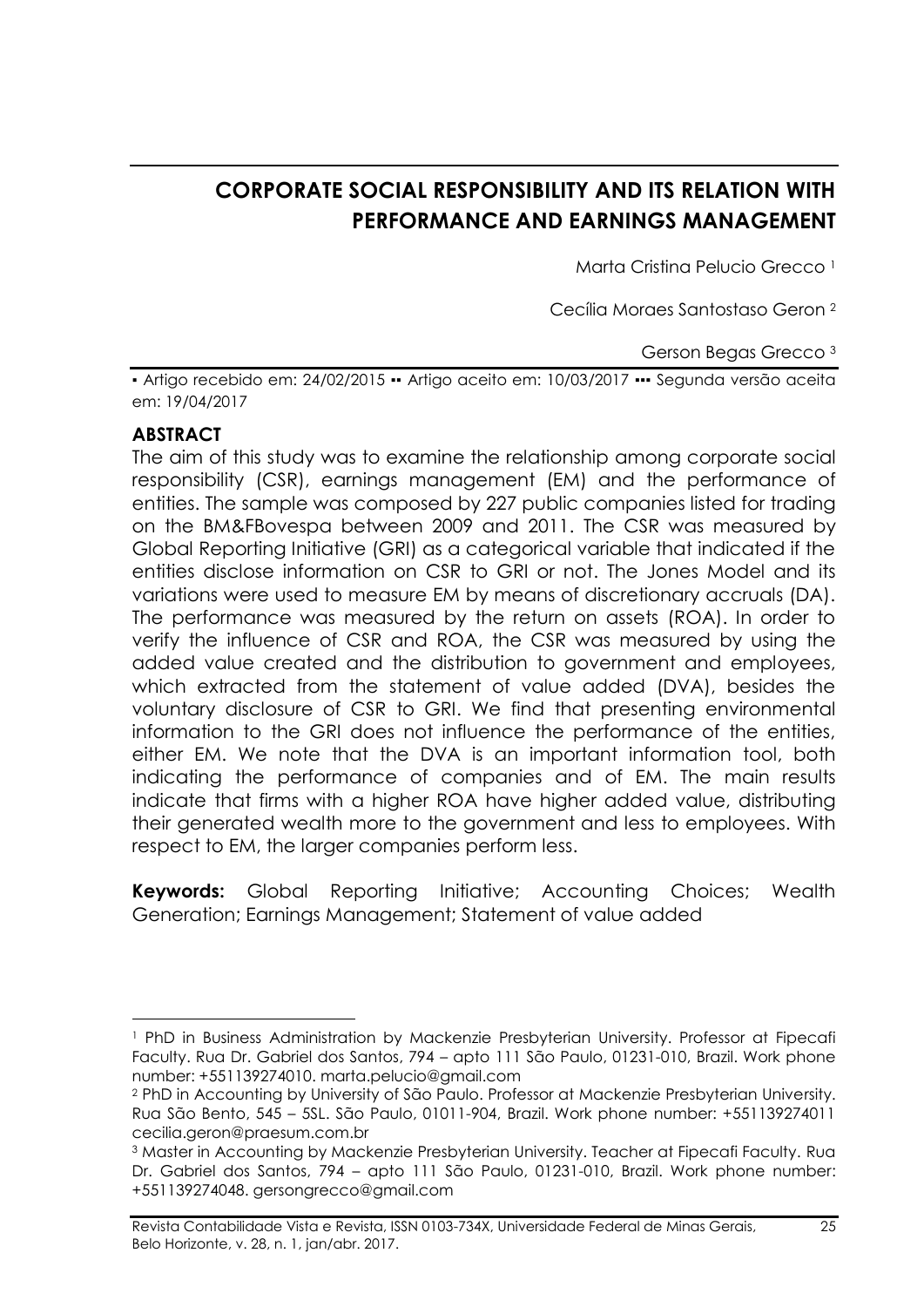#### **1. INTRODUCTION**

Entities' financial statements disclose their economic-financial position and performance. The statements are regulated by accounting norms in order to provide confidence and useful information to a wide range of users as far as economic decision making and comparability among companies.

In order to prepare the financial statements, managers make a series of estimates and judgments to interpret the firm's results and they also choose the best alternative for which accounting practices to adopt. This process of choice and judgment directly influences the book value of the company, as reflected in the accounting statements (Pelucio-Grecco, 2013).

Having flexibility with accounting standards allows managers to make choices and judgments based on self-interest as opposed to the information required by the public or users. It is important to highlight that according to IFRS (International Financial Reporting Standards), the usefulness of information required by the public users have to provide relevant information and faithful representation and it is enhanced whether it is comparable, verifiable, timely and understandable. The intentional manipulation of the results is referred to by academic literature as earnings management (EM).

Many articles have been published on EM, especially in the past two decades (e.g., Jones, 1991; Dechow et al., 1995, Kang & Sivaramakrishnan, 1995, Dechow & Dichev, 2002; Kothari et al., 2005; Ball & Shivakumar, 2008; Iatridis, 2012). Most of these studies are based on the Agency Theory, focusing on one kind of accounting users in particular: the investor. However, there are others users of accounting information, including suppliers, customers, employees, government, and finally, society as a whole.

It is important to point out that society's interest in the information of the firm goes beyond its financial position and performance. Concerns about the environment have led society to demand more environmental information from the companies.

Indeed, the requirement for information that qualifies and quantifies companies' environmental activities, referred to as corporate social responsibility (CSR), has been discussed in academic and business environments and gained increasing attention since the 70s (Tinoco, 1984; Gray et al., 1988; Christophe & Bebbington, 1992; Gray, et al., 1995; Ribeiro, 1998; Santos et al., 2007; Brown et al., 2009; Cormier et al., 2011; Campos, 2011).

Among the set of environmental information, in Brazil there is the statement of value added (DVA), which became mandatory for listed companies in 2008. The DVA provides a rich source of information about corporate performance as measured by wealth generated as well as details about how the company's wealth is distributed.

In order to provide transparency about business activities and their social and environmental impact, a global reporting initiative (GRI) derived from companies' sustainability reports were created.

GRI initiatives aim for the involvement of companies with respect to CSR. The initiatives designate a set of responsibilities known as the "triple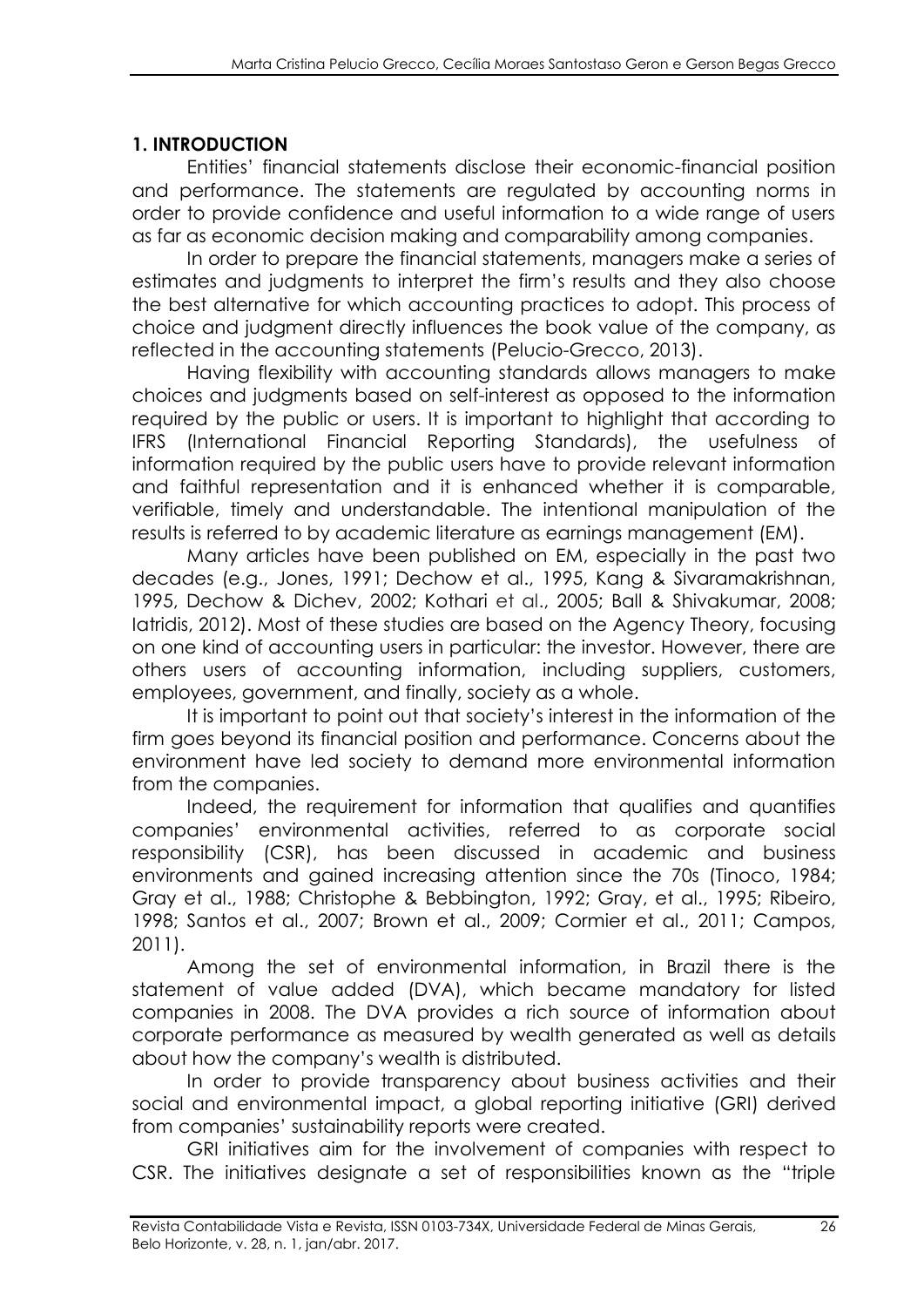bottom line," which involve "people, planet, and profit." The responsibilities are laid out in social, environmental, and economic terms.

In order to make up the GRI, companies worldwide voluntarily send their sustainability reports. A GRI team then evaluates and classifies these reports, during which time the following questions often arise: Would the managers of the companies be motivated to generate environmental information to divert users' focus from possible manipulation of the results? On the other hand, would companies that voluntarily present environmental information be less likely to manipulate the results? Is there a relationship between the level of EM and their added value to society? Do companies that demonstrate better financial results have a greater environmental concern and offer more added value to society?

Some studies have focused attention to the relationship between corporate social responsibility and EM (e.g, Prior et al., 2008; Gargouri et al., 2010; Hong & Andersen, 2011; Yip et al., 2011). However, there were not found studies that exploring the relationship between CSR and EM were found in Brazil, according the bibliographic research conducted in this research in CAPES (Coordination for higher Education Staff Development) database.

The aim of this study is to examine the relationship among CSR, EM, as measured by discretionary accruals (DA), and the performance of entities, as measured by the return on assets.

Once the objective of the financial statements is to provide relevant information to a wide range of users in making economic decisions, it is important to analyze the quality of this information in order to ensure a correct decision-making of them. Additionally, these players, shareholders and stakeholders either, have different information needs, including CSR information, in this way it is important to analyze the CSR of the companies. In the DVA there are many economic and CSR information to explore and analyze for attending the needs of stakeholders.

We expect this study to contribute to society, by providing research on companies' involvement in environmental issues and the resulting impact on their performance. We also expect that it will contribute to the analysis of the importance of the information generated by the DVA, as parameter to the standard-setters from other countries where such financial statement are not required.

## **2. THEORETICAL FRAMEWORK**

#### **2.1 Corporative social responsibility and performance**

The impact of corporate activities on the environment and on society have been increased the relevance of sustainable practices and its reports. The term sustainability reports refers to a broad and diverse array of disclosures, including labor practices and relations, supplier and customer interactions, community activities, charitable contributions and the effect of the company's products on consumer health and safety (Williams, 1999). Sustainability reports or CSR can be conceptualized as documents intended to inform all stakeholders about the triple bottom line (economic, social and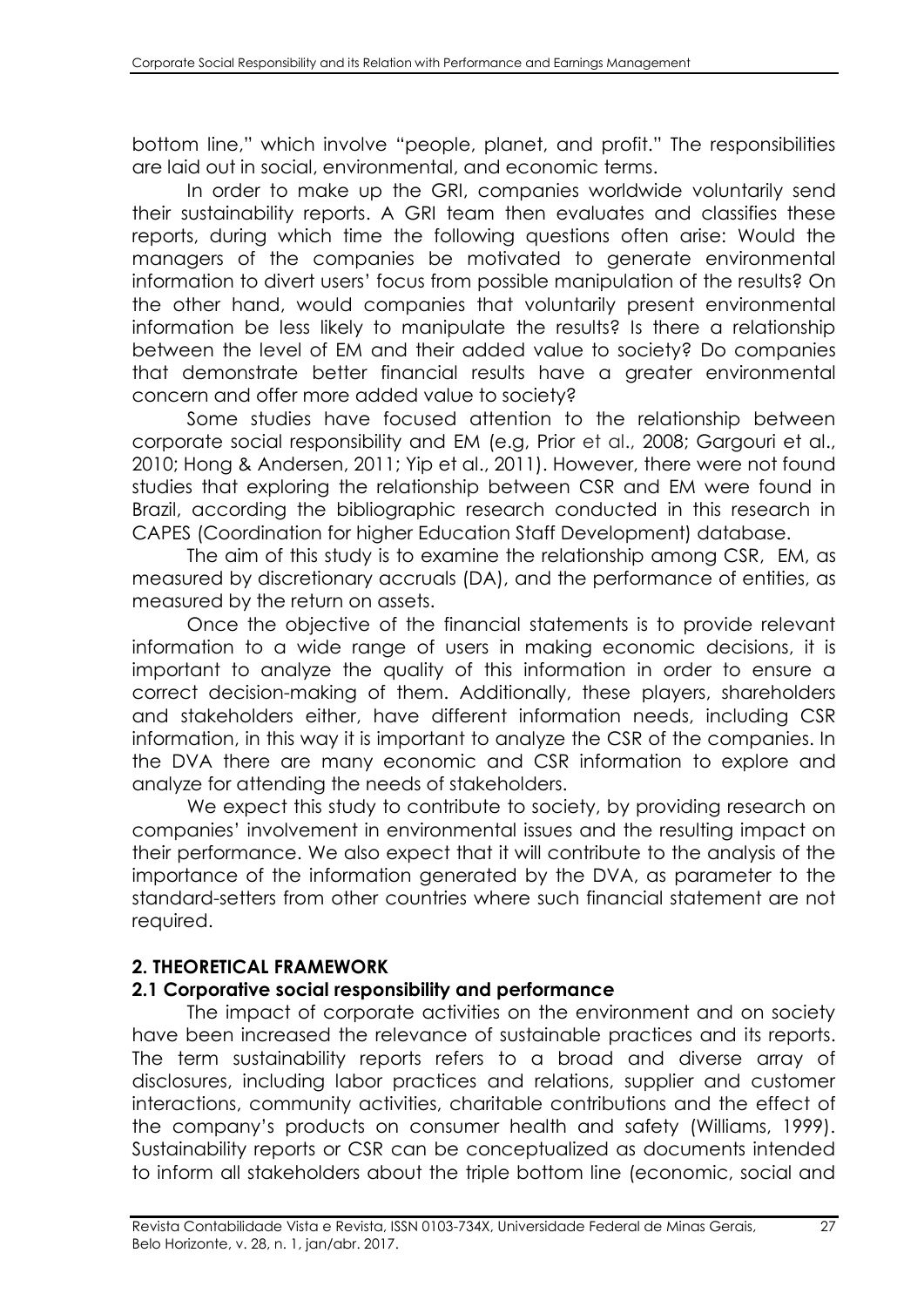environmental) impact of corporate performance with respect to a given period. These disclosures represent management's communication with its stakeholder groups about issues that go beyond that of company profits (Gray et al., 1995), providing additional information on how profits are being generated, in addition to traditional financial statements (Williams & Pei, 1999).

The relation between the business world and society has suffered modifications with a redefinition of CSR entities (Sobczak & Martins, 2010). Investors in the stock market have also been affected by the growing interest in CSR by a part of the society. According to a study by Cormier et al. (2011), environmental information decreases informational asymmetry from the capital market.

The classification made by the GRI, upon the submission of sustainability reports by this organization is a standard practice of CSR for companies. Part of the GRI uses a three-tier classification, A, B, or C, to indicate if the transparent disclosure and the sustainability levels are advanced, intermediate, or preliminary. This disclosure level may be self-declared by the entity, be declared by the GRI team itself, or be declared by third parties.

Brown et al. (2009) highlighted the importance and success of the GRI, especially considering its short time in existence. They also pointed out the GRI's contribution to corporate governance. The DVA is a very important CSR component. It is an instrument for measuring and demonstrating an entity's capacity for generating and distributing wealth to other accounting information users. The wealth generated by an entity is the difference between its net sales and materials and the services it acquired from third parties plus the wealth transferred to it by other entities. The generation of wealth distribution is divided among the following groups: government, employees, funders, and owners.

The added value is directly related to a country's gross domestic product (GDP) formation and has been used in macroeconomics for measuring this value (Luca, 1998).

Donizetti Teodoro et al. (2012) made a collection of studies about the DVA and found that the trend toward of this research had been growing since 1998. Most of the studies are directed to performance analysis, disclosure, relevance, and remuneration for economic agents.

Taiarol et al. (2011) conducted an analysis of the DVA of Brazilian banking organizations and showed that the growth of internal social investment causes a rise in the amount of added value generated.

Santos et al. (2007) sought to identify the possible impact of privatization on a firm's means of wealth distribution, using DVA-extracted data. They pointed out a very significant reduction of personnel expenses in privatized companies. Additionally, Machado et al. (2009) observed that firms in the Brazilian the public electric sector spend more on their employees than do the private ones, with the differences lying in the amount of employees and from 2006 on better remuneration.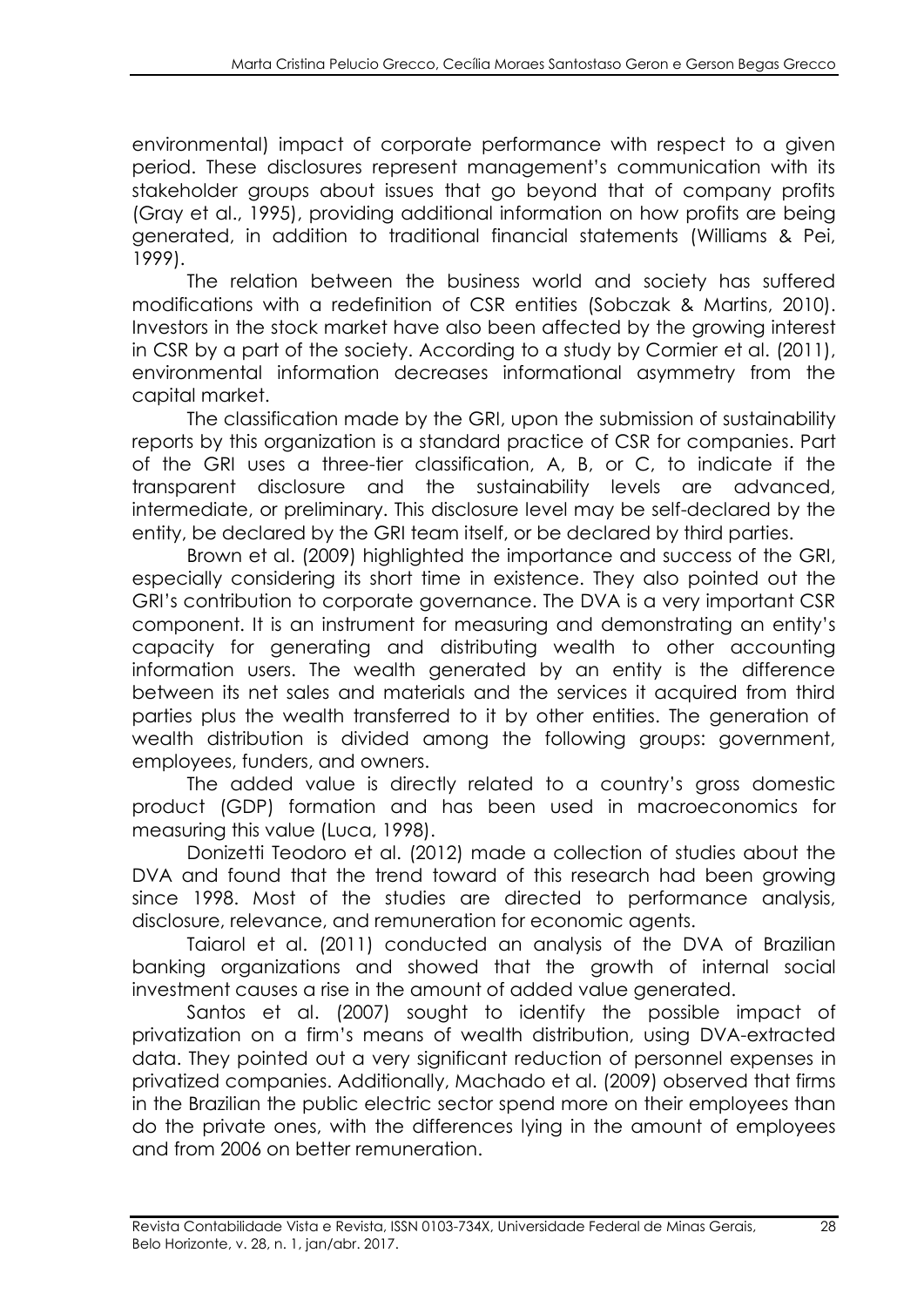Follman et al. (2011) did a sectoral analysis of the distribution of wealth that results from the DVA and found no distribution pattern. They concluded that in 2008 and 2009, in Brazilian entities, the distribution to the government was the most significant in most of the sectors.

Campos (2011) analyzed the impact on added value by Brazilian companies that published the Social Balance in the period from 2004 to 2006. He showed that the variation in added value of the sample companies could be explained by the number of employees, the internal social indicators, and the remuneration incentive for the acting employees on companies.

Pelucio-Grecco et al. (2013) analyzed the disclosure of CSR practices on Brazilian and Spanish companies and their performance. They did not find evidence of a relation between CSR and performance in either country. Additionally, they showed that in Brazil the size of a company influences its CSR, which is not the case in Spanish companies.

In this study, we explore the influence that companies' wealth generation, their distribution of wealth to their employees and the government, and their voluntary disclosure of CSR information has on their performance. We note that the profit-and-loss (P&L) statement only generates information about the wealth distributed to the entity's owners, while the DVA focuses information about the wealth an entity generates and distributes for all of society.

#### **2.2 Corporate Social Responsibility and Earnings Management**

Financial statements are part of the set of information that firms make available to investors and contribute with the equilibrium of information between main (investors) and agent (manager) (Jensen & Meckling, 1976).

In the elaboration process of financial statements, the managers and accountants have to do choices about accounting policies and measurement of accounting elements. According to Fields et al (2001, p. 261), "accounting choice likely exists because it is impossible, or infeasible, to eliminate it. Accounting flexibility also mitigates managers' attempts to obtain desired accounting results by means of (presumably costly) real decisions". In this way Fields et al (2001, p. 261) concludes that the accounting choice may be part of an optimal solution to an agency problem.

According to Watts & Zimmerman (1986), earnings management occurs when managers exercise their accounting judgments with discretion in an opportunistic way.

Matsumoto & Parreira (2007) identified that the factors that lead managers to manage earnings is the lack of a range of standards for all possible situations and the existence of economic and financial incentives that they can obtain. According to Christie & Zimmerman (1994), managers' choices can be done in an efficient way, where the firm's value is maximized, or intentionally privilege their own interests over those of the investor.

Statements of economic value added or income are both extracted from accounting data. It is noteworthy that accountancy is based on two main premises: the accrual basis and operational continuity. In the accrual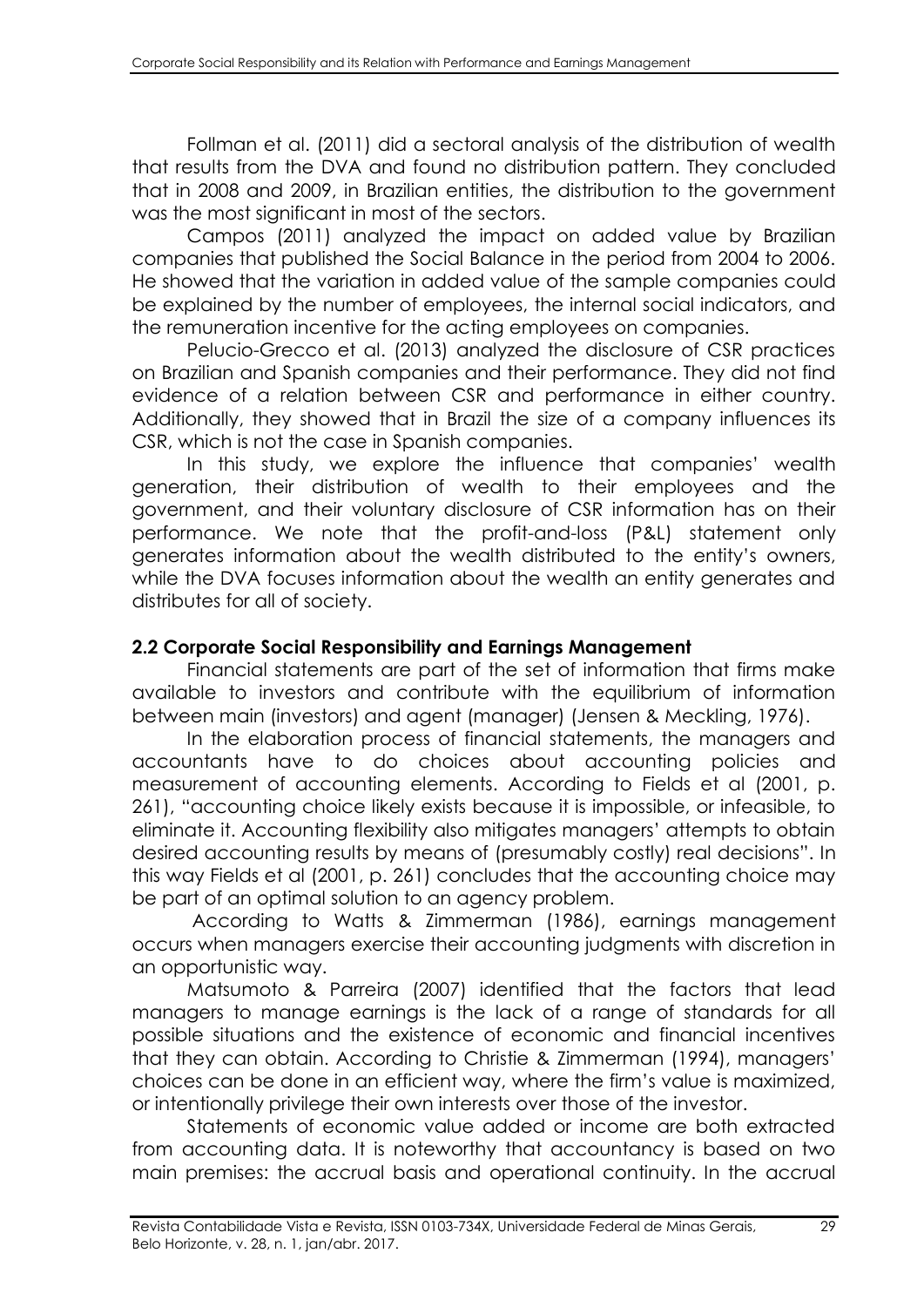basis, income and expenses must be recognized when they occur regardless of whether their financial settlement was received or paid.

The difference between the accrual basis and the cash basis are the accruals. EM occurs when a manager makes accruals to manipulate results, to the fullest extent permitted by the standardization of international accounting. To identify evidences of manipulated results through accruals, it becomes necessary to separate the ordinary expenses (nondiscretionary) from the abnormal ones (discretionary).

According to Healy (1985), nondiscretionary accruals (NA) refer to those accruals required by the accounting standardization that relate to the application of the accrual basis, such as accounting of assets and its systematic basis of depreciation, stock stated in the asset by the lower of market value or production cost, until the financial realization. Discretionary accruals (DA), on the other hand, refer to adjustments made intentionally by managers.

Because the DA are not observable, it is necessary to estimate them by calculating the difference between the total amount of accruals (A) and NA. By doing so, operational models developed for EM analysis address estimates of the total sum of A and NA.

Prior et al. (2008) analyzed the relationship between EM and CSR. Based on the premise that managers' manipulation of results affects the interests of stakeholders, they put some pressure on management and the internalization of that negative impact on part of the managers motivates the search for compensation through the best practices of CSR. Based on this, the authors hypothesized that a positive association exists between the best practices of EM and CSR activities. Using data consisting of 593 companies from 26 countries for the years between 2002 and 2004, they demonstrated that a positive relation exists between EM and CSR. They found evidence that the combination of EM and CSR has a negative effect on the financial performance of entities.

Hong & Andersen (2011) demonstrated that American companies with a higher level of social responsibility show a better level of accounting quality and less EM. Gargouri et al. (2010) show evidence of the contrary in Canadian companies.

#### **3. RESEARCH DESIGN**

The population of this study is formed entirely of nonfinancial firms listed for trading on the BM&FBovespa as of October 2, 2012. The sample is nonprobabilistic and by convenience, once after 2009 we can extract IFRS accounting information for all public companies. The data were collected manually from the Web site of *Comissão de Valores Mobiliários* (CVM) (Brazilian Securities and Exchange Comission), available in its system (Empresas.NET).The data was formatted in spreadsheet (Excel) and after that processed in Eviews program for extracting the statistics results.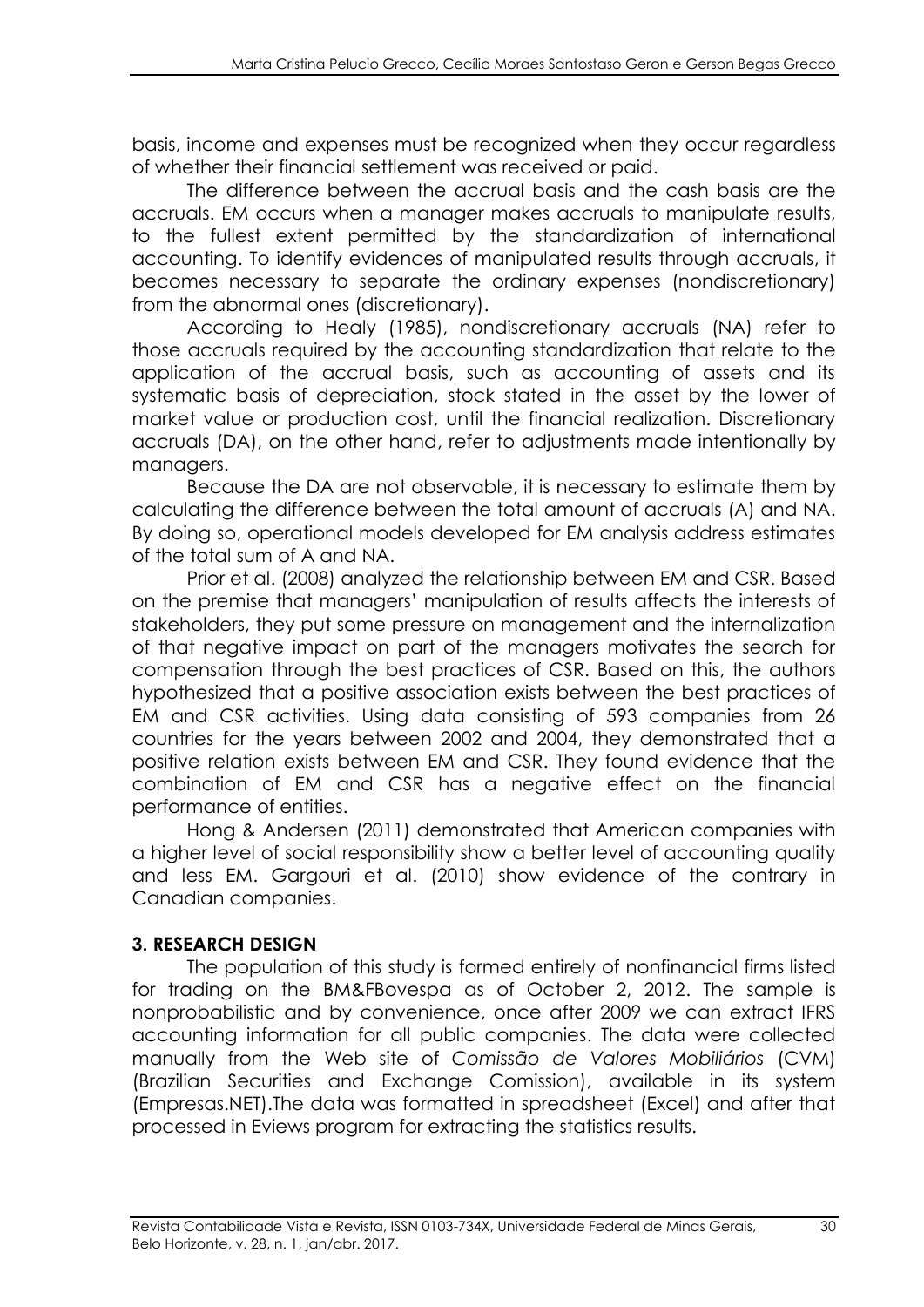The final sample is composed by 681 observations referring to 293 companies in the studied period (2009-2011). The Table 1 shows the sample by industry:

| iable i – sample by Indusity |      |               |      |       |     |  |  |  |  |
|------------------------------|------|---------------|------|-------|-----|--|--|--|--|
| Industry                     | 2009 | 2010          | 2011 | Total | %   |  |  |  |  |
| Capital goods & services     | 27   | 28            | 28   | 83    | 12% |  |  |  |  |
| Consumer cyclical            | 37   | 39            | 54   | 130   | 19% |  |  |  |  |
| Construction & Trasportation | 45   | 44            | 51   | 140   | 21% |  |  |  |  |
| Consumer non cyclical        | 31   | 35            | 35   | 101   | 15% |  |  |  |  |
| <b>Basic Materials</b>       | 24   | 23            | 32   | 79    | 12% |  |  |  |  |
| Oil Gas & Biofuels           | 2    | $\mathcal{P}$ | 5    | 9     | 1%  |  |  |  |  |
| <b>Telecommunications</b>    | 3    | 3             | 10   | 16    | 2%  |  |  |  |  |
| Information technology       | 4    | 4             | 6    | 14    | 2%  |  |  |  |  |
| <b>Utilities</b>             | 37   | 28            | 44   | 109   | 16% |  |  |  |  |
| Total                        | 210  | 206           | 265  | 681   |     |  |  |  |  |

 $T$  industry  $S$  industry industry industry industry  $T$ 

Source: research data

We used the estimation of the coefficient by least squares and White correction for heteroscedasticity, as suggested by Gujarati & Porter (2008, p. 414). Regarding normality of residuals, we pointed out that according to the central limit theorem, sufficiently big samples have an approximately normal distribution function (Gujarati & Porter, 2008: 119).

#### **3.1 Empirical Model to Test the Relation Between Performance and CSR**

To test the relation between performance and CSR, we developed the model shown in Equation 1. Here, we used the return on assets (ROA) as the dependent variable. We obtained the ROA from the company's net income divided by its total assets. We choose ROA because, according to Oyadomari et al (2011), it is generally used for measuring the performance based on financial indicators. ROA shows the efficiency at using companies´ assets to generate earnings (Cupertino, Martinez & da Costa Jr., 2016).

To verify the influence of CSR on ROA, we used the following as independent variables: the company's voluntary disclosure to GRI and, as extracted from the DVA, the added value created and the distribution to government and employees.

We additionally included the following control variables: the corporate governance (CG), firm size (SIZE), and leverage level (LEV).

In Brazil, according to the CVM classification, the novo mercado (new market) (NM) is the highest level of corporate governance that a company can be designated on the São Paulo Stock, Mercantile and Futures Exchange (BM&FBovespa), and according to it companies that participate in this exchange can only issue common shares (voting shares). Nível 1 (Level 1) demands that companies adopt practices that promote transparency and information access for investors. Companies listed as Level 2 must comply with the obligations of being designated as NM but are granted some exceptions and are permitted to keep preferred shares. According to Santos et al. (2011), Iatridis (2012) and Chen et al. (2010) the corporate governance is a counterincentive to EM, reduce agency costs and increased assessment of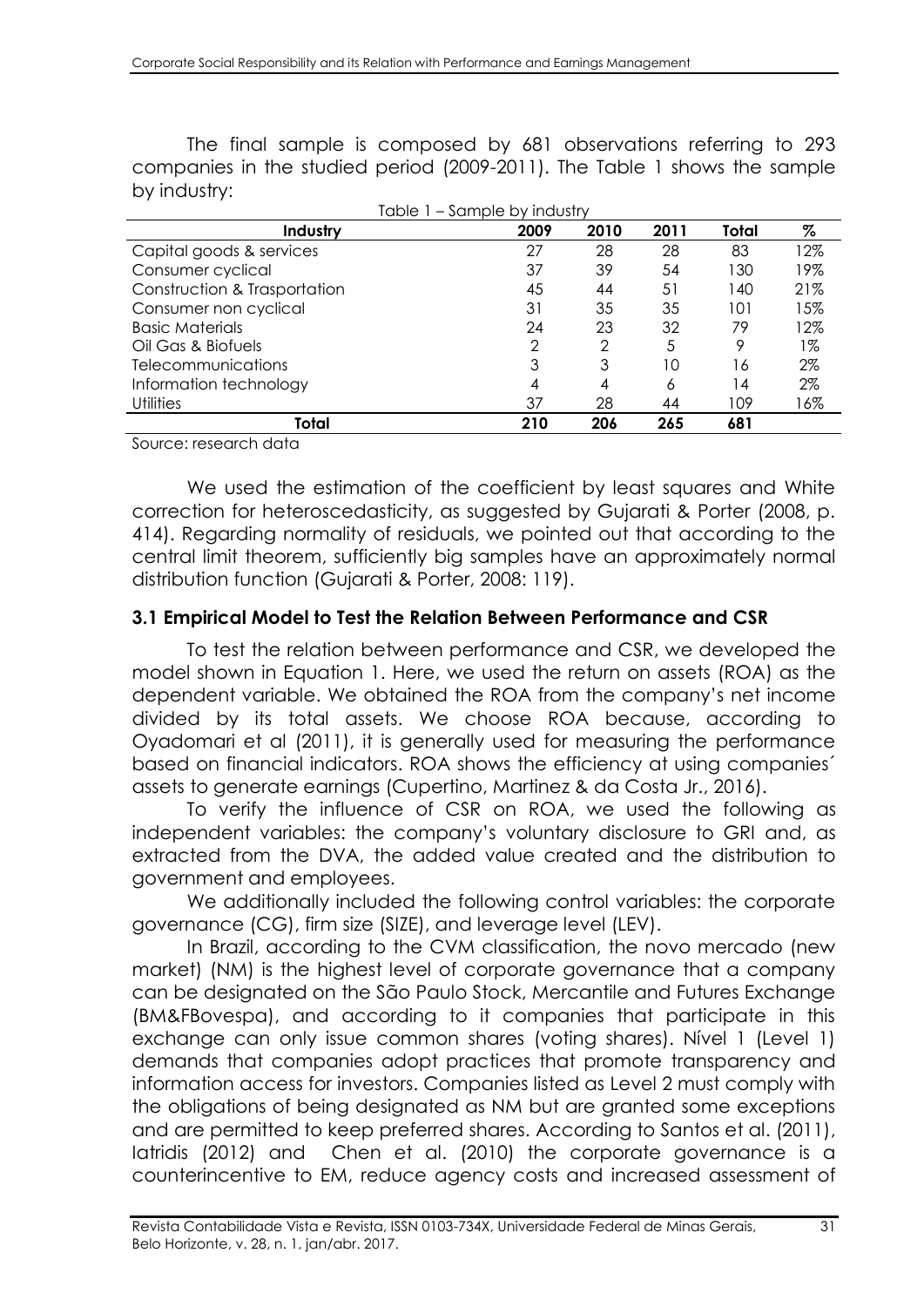accounting by investors. In this way, we expect that best practices of corporate governance companies will have less EM and more transparency in social and environmental information.

We used the firm's size (SIZE) as a control following Ghosh et al. (2010) and Jouber & Fakhfakh (2012) among other authors. The indebtedness level (LEV), according to Rodríguez-Pérez & Van Hemmen (2010) and Nardi et al. (2009) increases in debts produces incentives for managers to manipulate earnings.

Equation 1 follows:

 $ROA_{it} = \alpha + \beta_{1i} GRI_{it} + \beta_{2i} (AV_{it}/A_{it}) + \beta_{3i} (GOV_{it}/AV_{it}) + \beta_{4i} (EMP_{it}/AV_{it}) + \beta_{5i} CG_{it} +$  $\beta_{6i} SIZE_{it} + \beta_{7i} LEV_{it} + \beta_{8i} Port_{it} + \epsilon_{it}$ 

 $ROA_{it}$  = return on assets (net income divided by total assets) of firm *i* in period *t*

 $GRI_{it}$  = a categorical variable; a value of 1 was applied if firm *i* discloses information on CSR to GRI in year *t*, and zero was applied otherwise

 $AV_{it}/A_{it}$  = the added value created by firm *i* in year *t*, divided by the total assets

 $GOV_{it}/AV_{it}$  = the added value that the firm *i* distributed to government in year *t*, divided by the total added value

 $EMP_{it}/AV_{it}$  = the added value that the firm i distributed to its employees in year *t*, divided by the total added value

 $CG_{it}$  = a categorical variable; a value 1 was applied if firm *i* has a CVM classification of NM, N1, or N2 in year *t*, and zero was applied otherwise

 $SIZE_{it}$  = the size of firm *i* in year *t*; measured as the natural logarithm of total assets

 $LEV_{it}$  = the leverage of firm *i* in year *t*; measured as the ratio of total liabilities (current and long-term) divided by the total assets

PorL<sub>i,t</sub> = a categorial variable; a value 1 was applied if firm *i* has profit in the year *t*, and zero was applied otherwise.

We did not formulate hypotheses and therefore had no prior expectation of the signal that would be obtained by the CSR coefficients in this model, and the previous studies (Pelucio- Grecco, 2013) about this relation were not conclusive.

However, we did expect the CG and SIZE variables coefficient to be positive. The performances of the biggest firms and those firms that have corporate governance practices tend to be better. Additionally, we expected the LEV variable coefficient to be negative, once firms with higher indebtedness had less ROA than others.

(1)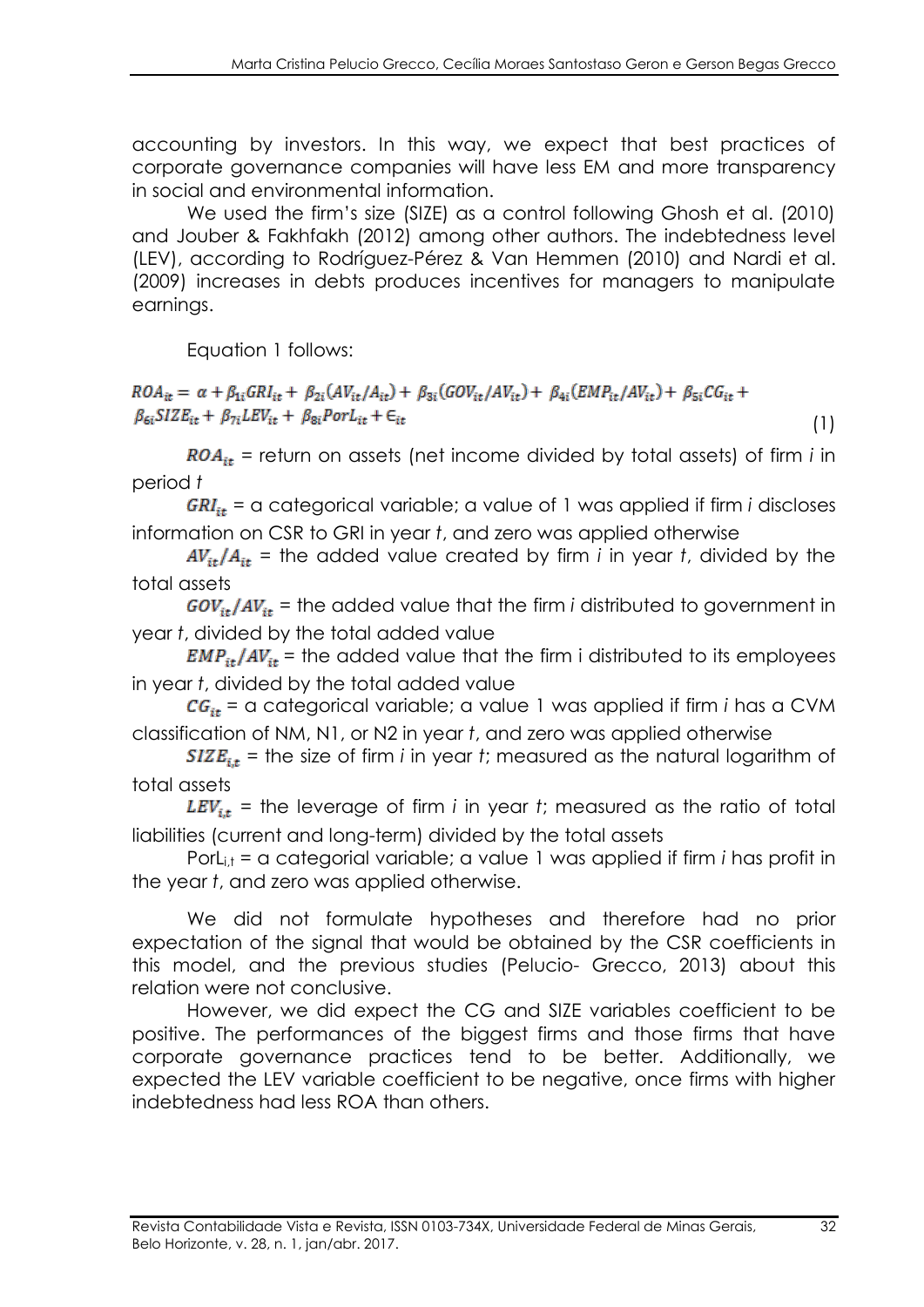#### **3.2 Empirical Models to Determine the Existence of EM by DA**

The total accruals can be obtained directly by calculating the difference between reported, or estimated (DeAngelo, 1986, p. 410), earnings and operating cash flow in the accounting statements. They can be estimated using data from the balance sheet and income statement according to Equation 2 (Jones, 1991, p. 211; Dechow et al., 1995, p. 203):

$$
TA_t = \frac{(\Delta CA_t - \Delta Cash_t) - (\Delta CL_t - \Delta STD_t) - Dep_t}{A_{t-1}}
$$
\n(2)

In this equation:

*TA<sup>t</sup>* = the total accruals of the firm in period *t* 

 $\Delta CA_t$  = the variation of current assets from the end of period *t* – 1 to the end of period *t*

 $\Delta Cash_t$  = the variation of cash and cash equivalents from the end of period *t* – 1 to the end of period *t*

 $\Delta CL_t$  = the variation of current liabilities from the end of period  $t - 1$  to the end of period *t*

 $\Delta STD_t$ = the variation of short-term debt from the end of period  $t - 1$  to the end of period *t*

 $Dep<sub>t</sub>$  = the amount of depreciation and the amortization expense during period *t*

 $A_{t-1}$  = the total assets at the end of period  $t-1$ 

In studies that analyze DA, after observing or estimating the total accruals, the next step is to estimate the amount of these accruals that are normal (nondiscretionary) and the amount that are abnormal (discretionary).

The models to detect DA are widespread in academic literature are: the Jones model (Jones, 1991) and its variations and the KS model (Pelucio-Grecco, 2013).

In applying the Jones model, the estimate of accruals is controlled by the entity's changes in economic circumstances. To obtain nondiscretionary accruals, it is necessary to apply the regression shown in Equation 3:

$$
\frac{T A_{it}}{A_{it-1}} = a \left( \frac{1}{A_{it-1}} \right) + \beta_1 (\Delta REV_{it}/A_{it-1}) + \beta_2 (PPE_{it}/A_{it-1}) + \epsilon_{it}
$$
\n(3)

In this equation:

 $\Delta REV_{it}$  = firm *i*'s revenues in period *t* minus its revenues in period *t* – 1

= firm *i*'s property, plant, and equipment in period *t*

 $A_{it-1}$  = firm *i*'s total assets of in period  $t - 1$ 

 $\epsilon_{it}$  = firm *i*'s regression error in period *t* (measurement of DA)

Dechow et al. (1995) observed that the modified Jones model (MJ) takes into consideration that revenue cannot be manipulated. This is not always the case, so revenue also should be considered as a discretionary element. The authors thus proposed altering the formula of the MJ, which is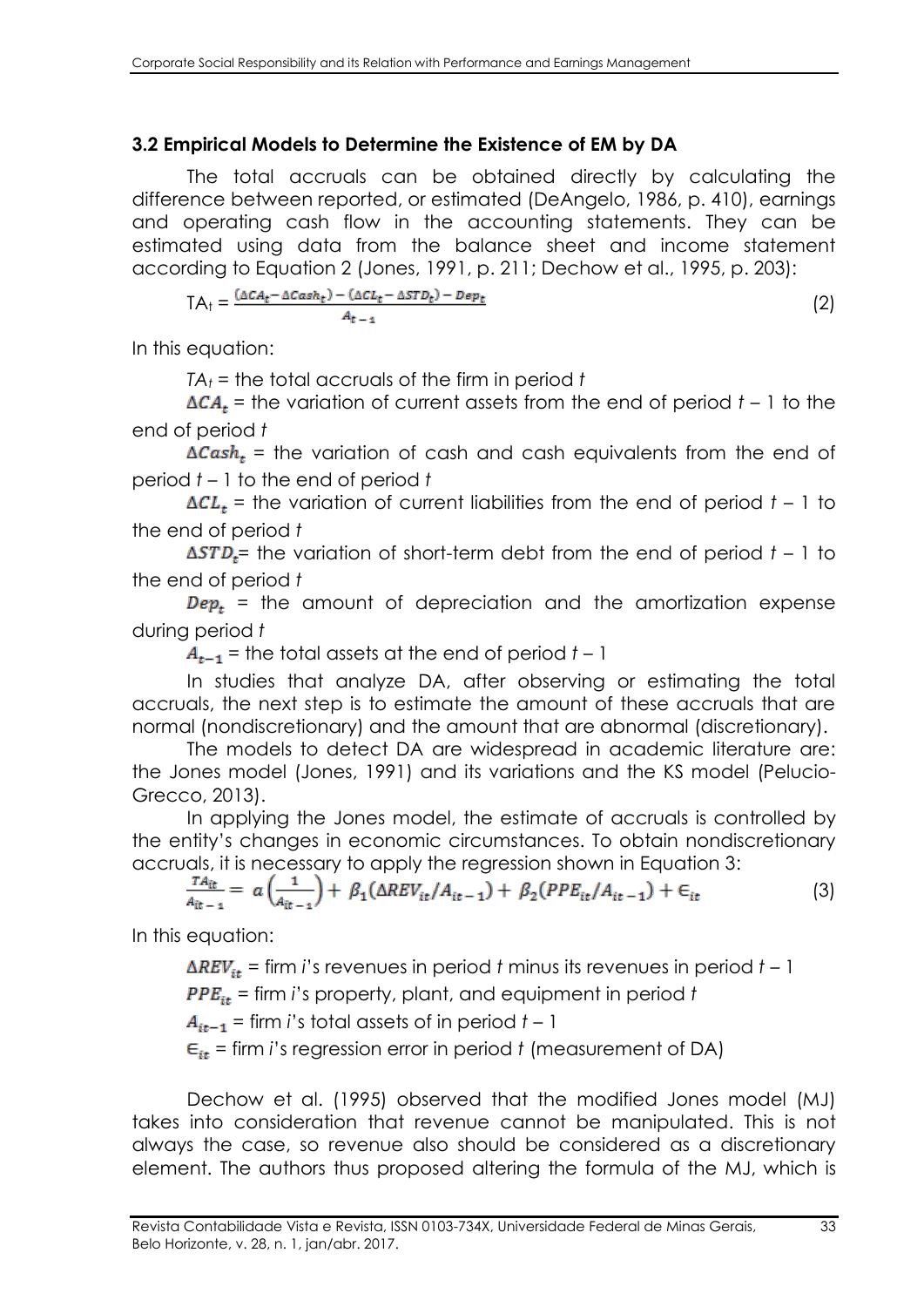customarily called the modified Jones model in the literature, including the variation of accounts receivable  $(\Delta REC_r)$  as done in Equation 4:

$$
\frac{TA_{it}}{A_{it-1}} = \alpha \left(\frac{1}{A_{it-1}}\right) + \beta_1 \left[\frac{(\Delta REV_{it} - \Delta REC_{it})}{A_{it-1}}\right] + \beta_2 (PPE_t/A_{it-1}) + \epsilon_{it} \tag{4}
$$

Kothari et al. (2005), based on the observations of Dechow et al. (1995), pointed out that the modified Jones model is susceptible to presenting higher DA when firms are growing. Therefore, they presented another modification of the MJ that includes ROA, shown in Equation 5:

$$
\frac{TA_{it}}{A_{it-1}} = \alpha \left(\frac{1}{A_{it-1}}\right) + \beta_1 \left[\frac{(\Delta REV_{it} - \Delta REC_{it})}{A_{it-1}}\right] + \beta_2 (PPE_{it}/A_{it-1}) + \beta_3 (ROA_{it}) + \epsilon_{it} \tag{5}
$$

Kang & Sivaramakrishnan (1995) developed another model to detect EM, known in the academic literature as the KS model, represented by Equation 6:

$$
TA_{it} = \alpha + \beta_1(\delta_1 REV_{it}) + \beta_2(\delta_2EXP_{it}) + \beta_3(\delta_3GPPE_{it}) + \epsilon_{it}
$$
 (6)

Here:

$$
\delta_1 = REC_{i,t-1}/REV_{i,t-1}
$$

 $\delta_2 = (INV_{it-1} + OCA_{it-1} - CL_{it-1})/EXP_{it-1}$ 

 $INV_{it-1}$  = the balance of firm *i*'s inventories in period  $t - 1$ 

 $OCA_{it-1}$  = firm *i*'s other current assets (prepaid expenses) in period  $t - 1$ 

 $CL_{it-1}$  = firm *i*'s balance of accounts payable in the current liabilities in period *t* – 1

 $EXP_{it}$  firm *i*'s expenses of in period *t*, excluding expenses for depreciation and amortization at the end of period *t* – 1

 $\delta_3 = DEP_{i,t-1}/GPE_{i,t-1}$ 

 $DEP_{i,t-1}$  = firm *i*'s amount of expenses from depreciation and amortization in period *t* – 1

 $GPPE_{i,t-1}$  = firm *i*'s balance of gross property, plant, and equipment in period *t* – 1

 $\alpha, \beta_1, \beta_2, \beta_3$  = estimated coefficients of the regression

 $\epsilon_{i\star}$  regression error

In Equation 6, showing the application of the KS model, the net fixed value has been used to replace the gross fixed asset; the data available in the standard financial statements by CVM did not have this information.

#### **3.3 Empirical Model to Test the Relation Between EM and CSR**

In order to test the relation between EM and CSR, as a dependent variable we used the values obtained by the estimated DA using regression error in Equations 3, 4, 5 and 6.

We developed a model, shown in Equation 7, using the following independent variables to measure the influence of CSR on EM: the company's voluntary disclosure to GRI and the total added value (AV),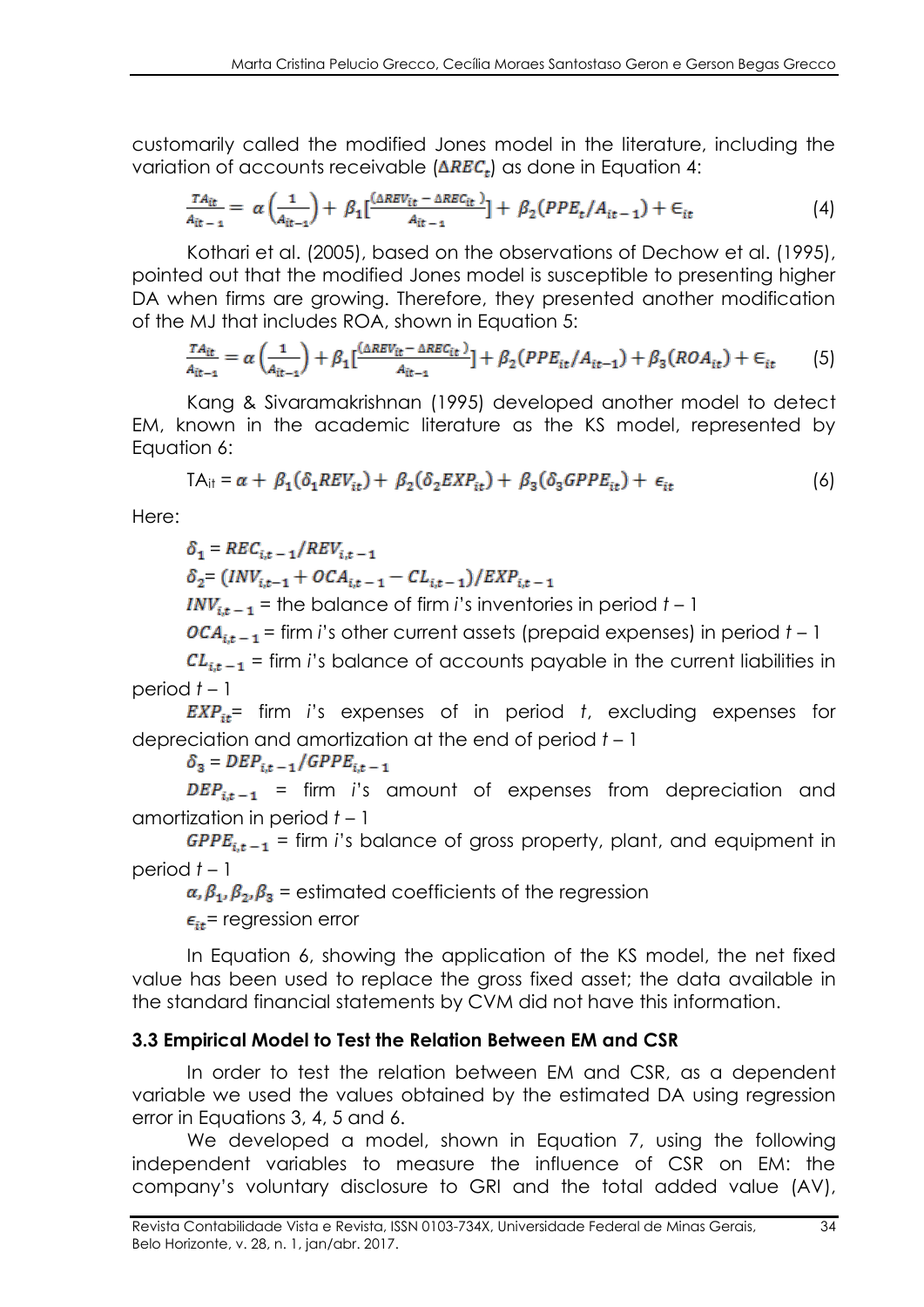extracted by DVA. We used corporate governance, firm size, leverage level,

and ROA as control variables.<br>  $EM_{it} = \alpha + \beta_{1i} GRI_{it} + \beta_{2i} (AV_{it}/A_{it}) + \beta_{3i} CG_{it} + \beta_{4i} SIZE_{it} + \beta_{5i} LEV_{it} + \beta_{5i} ROA_{it} +$  $\epsilon_{ii}$ (7)

In this equation:

= firm *i*'s EM obtained by DA in year *t*

 $GRI_{it}$  = a categorical variable; a value of 1 was applied if firm *i* discloses information on CSR to GRI in year *t*, and zero was applied otherwise

 $AV_{it}/A_{it}$  = the added value created by firm *i* in year *t*, divided by the total assets

 $CG_{it}$  = a categorical variable; a value of 1 was applied if in year *t* firm *i* has a corporate governance classification of NM, N1, or N2 for CVM, and zero was applied otherwise

 $SIZE_{it}$  = firm *i*'s size of in year *t*, measured as the natural logarithm of total assets

 $LEV_{i,t}$  = firm *i*'s leverage in year *t*, measured as the ratio of total liabilities (current and long-term) divided by the total assets

 $ROA_{it}$  = firm *i*'s return on assets (net income divided by total assets) of period *t*

Being that the previous empirical evidence about the relation between CSR and GRI is not conclusive, we are not predicting whether the signs of the GRI and AV coefficients will be positive or negative (Prior et al., 2008; Hong & Andersen, 2011; Gargouri et al., 2010). Because the results of previous studies are also not conclusive (Iatridis, 2012; Santos et al., 2011; Price et al., 2011), we are additionally not predicting whether the signs of CG and ROA variable coefficients will be positive or negative.

We expected the SIZE coefficient to be negative, whereas according to previous studies, the biggest firms show less EM (Pelucio-Grecco, 2013).

According to Rodríguez-Pérez & Van Hemmen (2010) and Nardi et al. (2009), increases in companies' indebtedness produce incentives for managers to manipulate the results, so we expect the variable LEV to be positive.

## **4. ANALYSIS OF THE RESULTS**

#### **4.1 Evidence of the Relationship Between Performance and CSR**

In order to explore the influence of companies' wealth creation, their wealth distribution to employees and government (taxes payment), and the voluntary disclosure of CSR information related to their performance, we defined Equation 1.

We used panel data and processed it with Eviews software. To define the estimation method among an independently pooled panel, random effects model, and fixed effects model, we utilized Likelihood Ratio Test and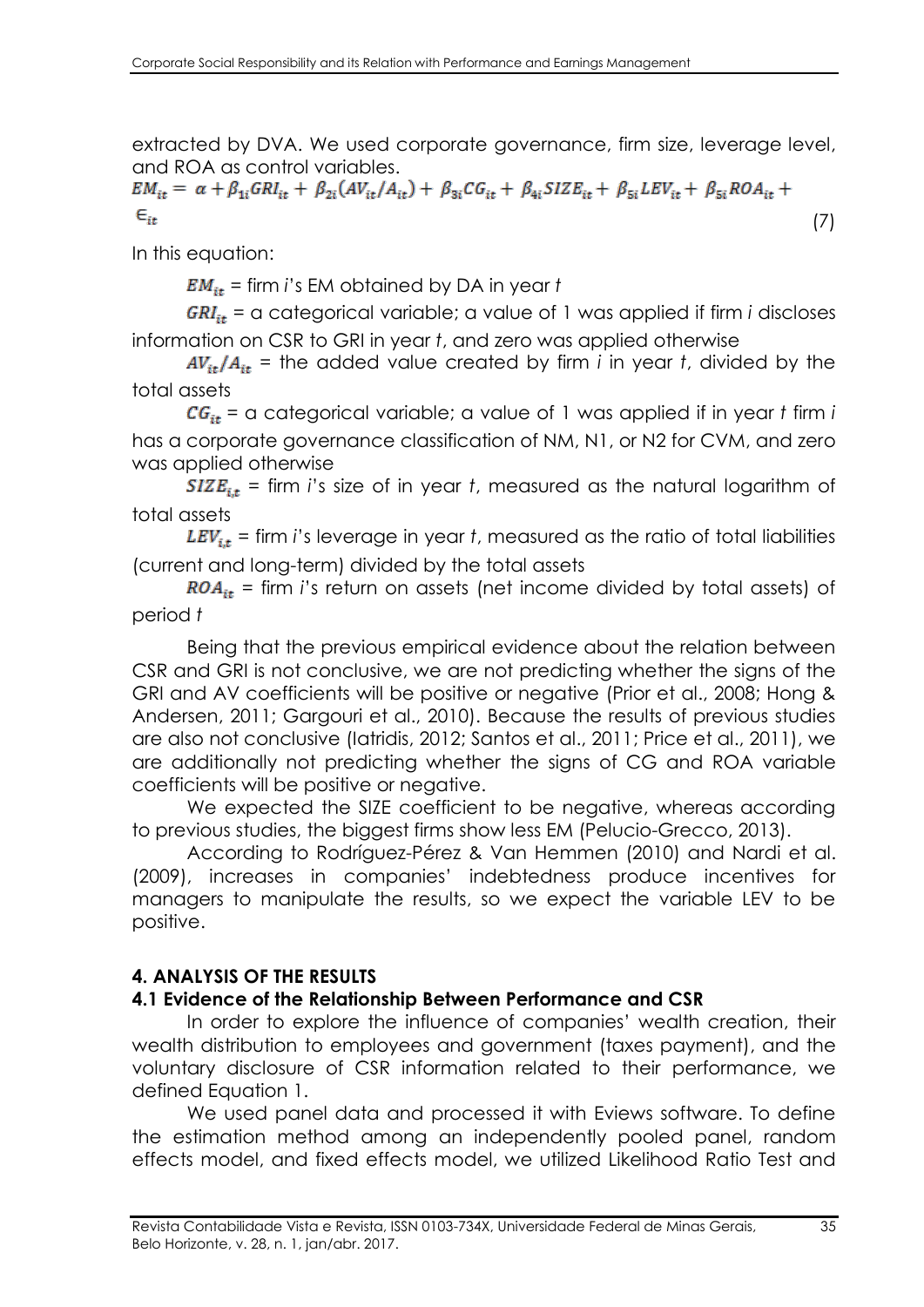Hausmann Test. According to the tests, the pooled model is the most appropriate.

Table 2 shows the main statistics of the regression that we obtained from the model. We observe that, with a *p*-value equal to zero, it is possible to verify that the independent variables we used can explain the dependent variable (ROA).

|                                                        | $\sim$ 2.1119.11 $\sim$ 3.1019.1019.1000 110.91 0001011 |                                |                  |
|--------------------------------------------------------|---------------------------------------------------------|--------------------------------|------------------|
| Variable                                               | <b>Expected Signal</b>                                  | Coefficient                    | Prob.            |
| <b>GRI</b>                                             |                                                         | $-0,00553$                     | 0.3161           |
| AV/A                                                   | Ŝ                                                       | 0,184494                       | 0.0017           |
| GOV/VA                                                 | Ŝ                                                       | 0,016424                       | 0.0003           |
| EMP/VA                                                 | Ś                                                       | $-0.049979$                    | 0.0001           |
| lev                                                    |                                                         | $-0.042832$                    | 0.0000           |
| PorL                                                   | Ś                                                       | 0,128916                       | 0.0000           |
| SIZE                                                   | $\pm$                                                   | 0.00387                        | 0.0573           |
|                                                        |                                                         | $-0.142437$                    | 0.0005           |
| R-sauared                                              |                                                         | 0.895905                       |                  |
| <b>Adjusted R-squared</b>                              |                                                         | 0.894823                       |                  |
| F-statistic                                            |                                                         | 8.274.664                      |                  |
| Prob(F-statistic)                                      |                                                         | 0.000000                       |                  |
| Akaike info criterion                                  |                                                         | $-1.821.944$                   |                  |
| Schwarz criterion                                      |                                                         | $-1.768.804$                   |                  |
| Hannan-Quinn criter.                                   |                                                         | $-1.801.376$                   |                  |
| Durbin-Watson stat                                     |                                                         | 2.016.116                      |                  |
| A U<br>$D \cap A = \alpha + R$ CDI<br>$\perp$ R<br>1 Л | $\perp$ R<br><b>COV</b><br>1117                         | <b>FMD</b><br>R<br><b>LATE</b> | <b>C17F</b><br>R |

Table 2: Main General Statistics Regression - ROA x RSC Model

 $ROA_{it} = \alpha + \beta_{1i} GRI_{it} + \beta_{2i} (AV_{it}/A_{it}) + \beta_{3i} (GOV_{it}/AV_{it}) + \beta_{4i} (EMP_{it}/AV_{it}) + \beta_{6i} SIZE_{it}$  $\beta_{7i}LEV_{it} + \beta_{8i} Port_{it} + \epsilon_{it}$ 

Source: research data

According to Collinearity Test, only the variables GOV/ VA and EMP/VA present multicollinearity. Therefore, we recalculated the regression estimations without the EMP/VA and the results and, consequently, the analysis did not change.

As we can see, the GRI variable has no statistical significance. Thus, we did not obtain evidence that companies that present information to the GRI voluntarily are those that perform better. All other independent variables present are significant at a level of 1 percent.

We note that companies that generate more wealth, according to the AV/A variable, perform better than others do. Additionally, the results show that companies that perform better are those that distribute more wealth to the government and less wealth to employees.

Companies with the highest level of leverage perform worse, as also expected.

#### **4.2 Evidence of the Relationship Between CSR and EM**

As previously mentioned, in this study, in order to measure EM by DA, we applied equations 3–6. In order to estimate DA, because it is a more appropriate means of doing so, we used cross-section criteria, as suggested by Chen et al. (2012). To expand the range of specifications models, we used polynomials of second, third, and fourth grades, as recommended by Gujarati & Porter (2008, p. 225–226). We applied the following polynomials, respectively: the Jones polynomial model (MJP), the Jones model modified by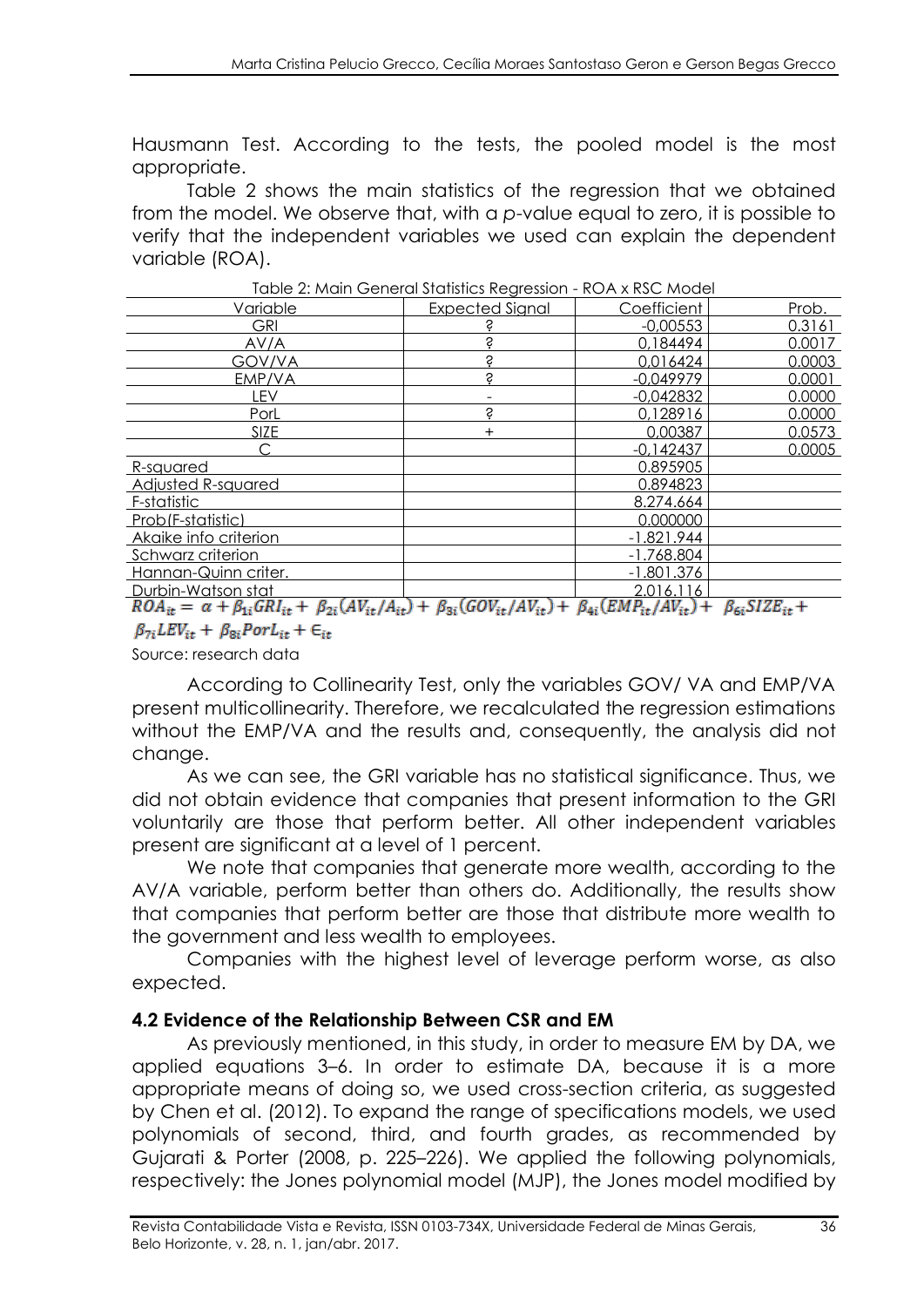Dechow et al. polynomial (MDP), the Jones model modified by Kothari et al. polynomial (MKP), and the KS model polynomial (MKSP).

We utilized the Eviews software to obtain the results. We estimated the coefficients using the least squares method and implemented the White heteroskedasticity correction, as suggested by Gujarati & Porter (2008, p. 414). Regarding the normality of the residuals, we note that as the central limit theorem, large samples have approximately normal distribution (Gujarati & Porter, 2008, p. 119).

The main general statistics of the regressions that we obtained from applying management result models are shown in Tables 3–6.

|                             | 2009       |         | 2010       |         | 2011       |         |
|-----------------------------|------------|---------|------------|---------|------------|---------|
| Variable                    |            | Prob,   |            | Prob,   |            | Prob.   |
| $\Delta$ REV/A              | 0,08402    | 0,08630 | 0,20864    | 0.00610 | 0,20351    | 0,00910 |
| $\Delta$ REV/A <sup>2</sup> | 0,34760    | 0,00110 | $-0.07823$ | 0,09220 | $-0,20693$ | 0,48740 |
| $\Delta$ REV/A <sup>3</sup> | $-0.31371$ | 0.00270 | $-0.11435$ | 0,01560 | 0,00642    | 0,98860 |
| $\Delta$ REV/A <sup>4</sup> | $-0,31611$ | 0.00110 | 0,04861    | 0,02140 | 0,04353    | 0,79470 |
| PPE/A                       | $-0,68297$ | 0,00340 | $-0,41079$ | 0,26290 | 0,01160    | 0,93920 |
| PPE/A <sup>2</sup>          | 1,63992    | 0,00520 | 0,90066    | 0,49130 | $-0,32723$ | 0,41710 |
| PPE/A <sup>3</sup>          | $-1,42610$ | 0,00750 | $-0.84577$ | 0,60230 | 0,33925    | 0,32840 |
| PPE/A <sup>4</sup>          | 0,35624    | 0,00760 | 0,26103    | 0,68120 | $-0.08723$ | 0,28630 |
|                             | 0,02937    | 0,30990 | 0,03574    | 0,18430 | $-0,00189$ | 0,87660 |
| R-squared                   | 0.15927    |         | 0.09751    |         | 0.11112    |         |
| <b>Adjusted R-squared</b>   | 0,13226    |         | 0,06123    |         | 0,08366    |         |
| F-statistic                 | 5,89636    |         | 2,68771    |         | 4,04704    |         |
| Prob(F-statistic)           | 0,00000    |         | 0.00793    |         | 0,00015    |         |
| Akaike info criterion       |            |         | $-1.28372$ |         | $-1,62119$ |         |
| Schwarz criterion           |            |         | $-1,13930$ |         | $-1.50059$ |         |
| Hannan-Quinn criter.        |            |         | $-1,22532$ |         | $-1,57275$ |         |
| Durbin-Watson stat          |            |         | 90614,     |         | 1,88965    |         |

Tabel 3: Main General Statistics Regression – Polynomial Jones Model

\* Significant at 5%; \*\* Significant at 1%.

$$
\frac{T A_{it}}{A_{it-1}} = a_{it} \left( \frac{1}{A_{it-1}} \right) + \beta_{1i} (\Delta REV_{it}/A_{it-1}) + \beta_{2i} (PPE_{it}/A_{it-1}) + \epsilon_{it}
$$

Source: research data

Tabel 4: Main General Statistics Regression - Polynomial Jones Model Modified by Dechow

|                            | 2009       |         | 2010        |         | 2011       |         |
|----------------------------|------------|---------|-------------|---------|------------|---------|
| Variable                   |            | Prob,   |             | Prob,   |            | Prob,   |
| (∆REV-∆REC)/A              | $-0,03430$ | 0,57660 | $-0,15499$  | 0,15050 | 0,03241    | 0,73240 |
| AREV-AREC)/A <sup>2</sup>  | 0.17675    | 0.31660 | 0.07639     | 0.32340 | $-0,16847$ | 0,67350 |
| (AREV-AREC)/A <sup>3</sup> | $-0.11924$ | 0.45590 | 0.11329     | 0.12280 | 0.26010    | 0,67630 |
| (∆REV-∆REC)/A <sup>4</sup> | $-0.15252$ | 0,34410 | $-0.04932$  | 0,19100 | $-0.08598$ | 0,71830 |
| PPE/A                      | $-0.72724$ | 0,00310 | $-0,36370$  | 0,33200 | 0.03220    | 0,83130 |
| PPE/A <sup>2</sup>         | 1,65675    | 0,00660 | 0.71219     | 0.59700 | $-0.38822$ | 0,34080 |
| PPE/A <sup>3</sup>         | $-1,38833$ | 0.01070 | $-0.64332$  | 0.69880 | 0.39948    | 0.26470 |
| PPE/A <sup>4</sup>         | 0,34099    | 0,01140 | 0,20091     | 0,75470 | $-0.10246$ | 0,22990 |
|                            | 0,04700    | 0.12570 | 0.06819     | 0,03520 | 0,00762    | 0,55250 |
| R-squared                  | 0.13729    |         | 0,07347     |         | 0,06860    |         |
| Adjusted R-squared         | 0,10957    |         | 0,03622     |         | 0,03983    |         |
| F-statistic                | 4,95300    |         | 1,97245     |         | 2,38459    |         |
| Prob(F-statistic)          | 0.00001    |         | 0.05162     |         | 0.01704    |         |
| Akaike info criterion      | $-1,50401$ |         | $-1.25742$  |         | $-1.57447$ |         |
| Schwarz criterion          | $-1,38007$ |         | $-1, 11301$ |         | $-1,45388$ |         |
| Hannan-Quinn criter.       | $-1,45418$ |         | $-1,19903$  |         | $-1,52603$ |         |
| Durbin-Watson stat         | ,75614     |         | 1.73076     |         | 1.95413    |         |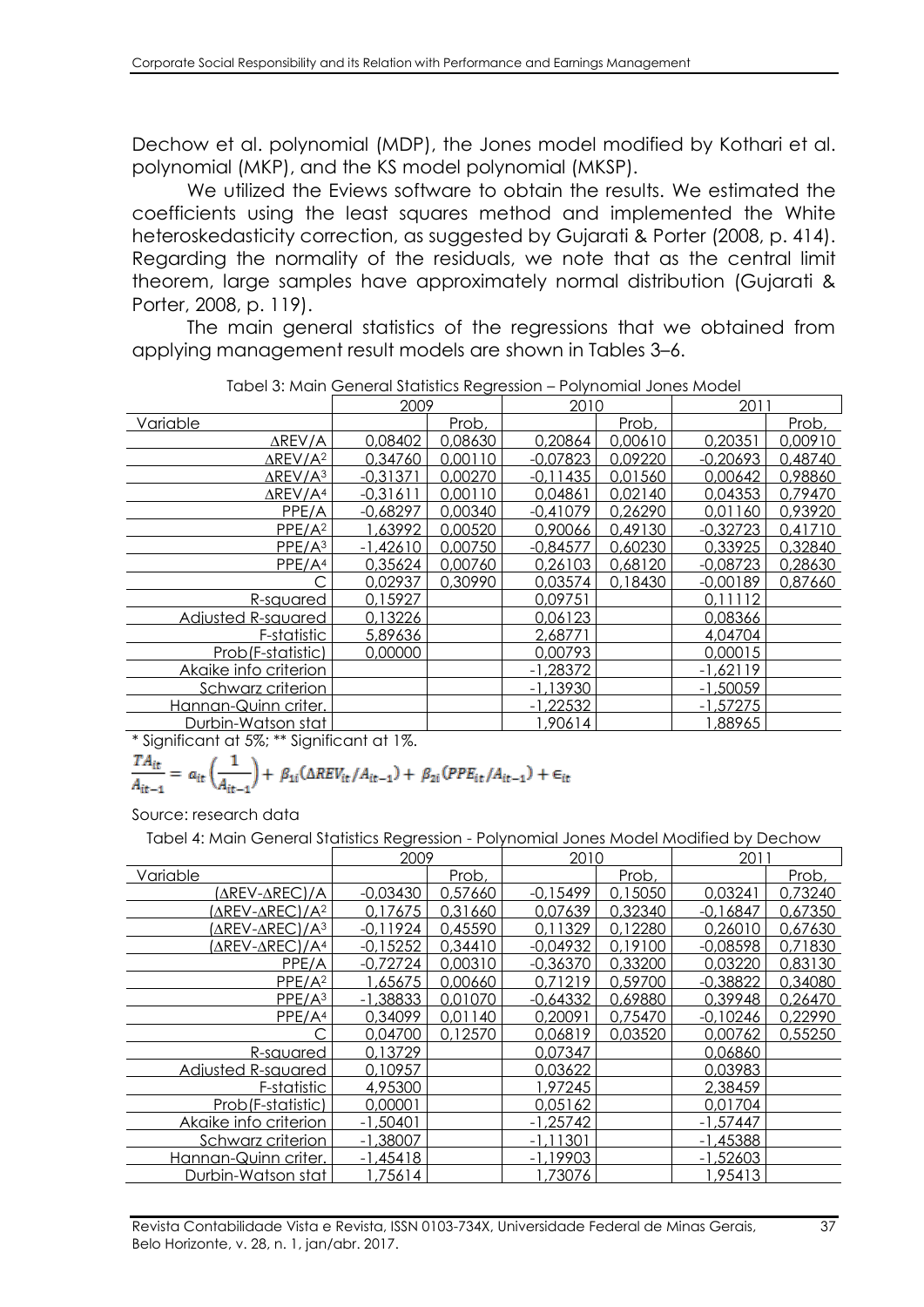$$
\frac{TA_{it}}{A_{it-1}} = \; \alpha_1 \left( \frac{1}{A_{it-1}} \right) + \; \alpha_2 [\frac{(\Delta REV_{it} - \Delta REC_{it})}{A_{it-1}}] \; + \; \alpha_3 (PPE_t/A_{it-1}) + \in_{it}
$$

\* Significant at 5%; \*\* Significant at 1%. Source: research data

Tabel 5: Main General Statistics Regression – Polynomial Jones Model Modified by Kothari et

al. (2005) 2009 2010 2011 Variable  $-0.08421$ Prob,  $-0.19746$ Prob,  $-0.11637$ Prob, (∆REV-∆REC)/A -0,08421 0,15230 -0,19746 0,08450 -0,11637 0,18580 (∆REV-∆REC)/A<sup>2</sup> -0,09422 0,60750 0,08960 0,29590 0,03682 0,91620 (∆REV-∆REC)/A<sup>3</sup> 0,14499 0,34710 0,14101 0,07540 0,25661 0,66550 (∆REV-∆REC)/A4 0,11366 0,48420 -0,05633 0,16900 -0,12430 0,59780 PPE/A  $-0.73239$  0.00250  $-0.40252$  0.29080 0.14855 0.31960 PPE/A<sup>2</sup> 1,60526 0,00620 0,95933 0,50370 -0,54443 0,16760 PPE/A<sup>3</sup> -1,31880 0,01030 -1,06957 0,55460 0,45967 0,17720 PPE/A<sup>4</sup> 0,32280 0,01080 0,41124 0,56380 -0,10888 0,17640 ROA 0,13032 0,22790 0,16431 0,26950 0,29484 0,00920 ROA<sup>2</sup> -0,23411 0,49070 -1,53164 0,00380 -0,45710 0,11500 <u>ROA3 | 0,03697 | 0,86890 | -1,31759 | 0,10930 | -0,19816 | 0,67590</u> <u>ROA4 0,86646 0,08180 1,13652 0,04500 -0,01818 0,80810</u> C 0,05201 0,09040 0,07820 0,01500 -0,00988 0,45710 R-squared 0,19476 0,11741 0,11741 0,15177 Adjusted R-squared | 0,15532 | 0,06310 | 0,11185 F-statistic 4,93812 2,16170 3,80212 Prob(F-statistic) 0,00000 0,01497 0,00003 Akaike info criterion | -1,54195 | -1,26755 | -1,63815 Schwarz criterion | -1,36293 | -1,05895 | -1,46396 Hannan-Quinn criter. | -1,46996 | -1,18320 | -1,56819 <u>Durbin-Watson stat | 1,76536 | 1,74421 | 1,92334</u>

\* Significant at 5%; \*\* Significant at 1%.

 $+ \alpha_2$ [

$$
\Delta REV_{it} - \Delta REC_{it}) + \alpha_{2}(PPE_{it}/A_{it-1}) + \alpha_{i}
$$

$$
\frac{1}{A_{it-1}} + \alpha_3 (PPE_{it}/A_{it-1}) + \alpha_4 (ROA_{it}) + \epsilon_{it}
$$

 $= \alpha_0 + \alpha_1$  $A_{ir-1}$ Source: research data

Tabel 6: Main General Statistics Regression – Polynomial KS Model-

|                                    | 2009       |         | 2010       |         | 2011       |         |
|------------------------------------|------------|---------|------------|---------|------------|---------|
| <u>Variable</u>                    |            | Prob,   |            | Prob,   |            | Prob,   |
| $\delta_1$ (REV)                   | 0,26669    | 0,52450 | $-0,16813$ | 0,74970 | 0,31753    | 0,28320 |
| $(REV)$ <sup>2</sup><br>$\delta_1$ | $-1,21546$ | 0,52910 | 4,21196    | 0,22590 | 0,06275    | 0,96920 |
| $(REV)$ <sup>3</sup><br>δ1         | .27007     | 0,58920 | $-8,64619$ | 0.22710 | $-0,64322$ | 0,80980 |
| $61$ (REV) <sup>4</sup>            | $-0,21315$ | 0,60260 | 4,32289    | 0,25390 | 0,33194    | 0,78770 |
| $\delta_2$ (EXP)                   | $-0,06801$ | 0,19900 | 0,04178    | 0,49890 | 0,04588    | 0,55310 |
| $62$ (EXP) <sup>2</sup>            | $-0.05895$ | 0.41310 | $-0.00351$ | 0,80840 | $-0.28735$ | 0,47690 |
| $\delta_2$ (EXP) <sup>3</sup>      | 0,08190    | 0,19020 | $-0.00214$ | 0.72270 | $-0,74032$ | 0,01080 |
| $\delta_2$ (EXP) <sup>4</sup>      | 0,01635    | 0,06360 | $-0,00012$ | 0,89270 | $-0,71712$ | 0,41140 |
| $63$ (GPPE)                        | $-7,38873$ | 0,00060 | $-0,86974$ | 0,05810 | 1,76135    | 0,51310 |
| $63$ (GPPE) <sup>2</sup>           | 1,18363    | 0,03850 | $-6,92658$ | 0,00990 | -8,95065   | 0,33220 |
| $63$ (GPPE) <sup>3</sup>           | $-8,55598$ | 0,10350 | 9,27310    | 0,01170 | 1,04565    | 0,36860 |
| $\delta_3$ (GPPE) <sup>4</sup>     | 2,05794    | 0,15170 | $-1,93862$ | 0,01830 | $-3,91631$ | 0,39600 |
|                                    | 0,09523    | 0,00700 | $-0,00023$ | 0,99140 | $-0.03921$ | 0,16570 |
| R-sauared                          | 0,25875    |         | 0.23210    |         | 0,16697    |         |
| Adjusted R-squared                 | 0,22244    |         | 0,18485    |         | 0,12777    |         |
| F-statistic                        | 7,12684    |         | 4.91163    |         | 4,25928    |         |
| Prob(F-statistic)                  | 0,00000    |         | 0,00000    |         | 0,00000    |         |
| Akaike info criterion              | $-1,62475$ |         | $-1,40675$ |         | $-1,65623$ |         |
| Schwarz criterion                  | $-1,44572$ |         | $-1,19816$ |         | $-1,48205$ |         |
| Hannan-Quinn criter.               | $-1,55276$ |         | $-1.32241$ |         | $-1,58627$ |         |
| <u>Durbin-Watson stat</u>          | 82189,     |         | 1,81932    |         | 2,04359    |         |

\* Significant at 5%; \*\* Significant at 1%.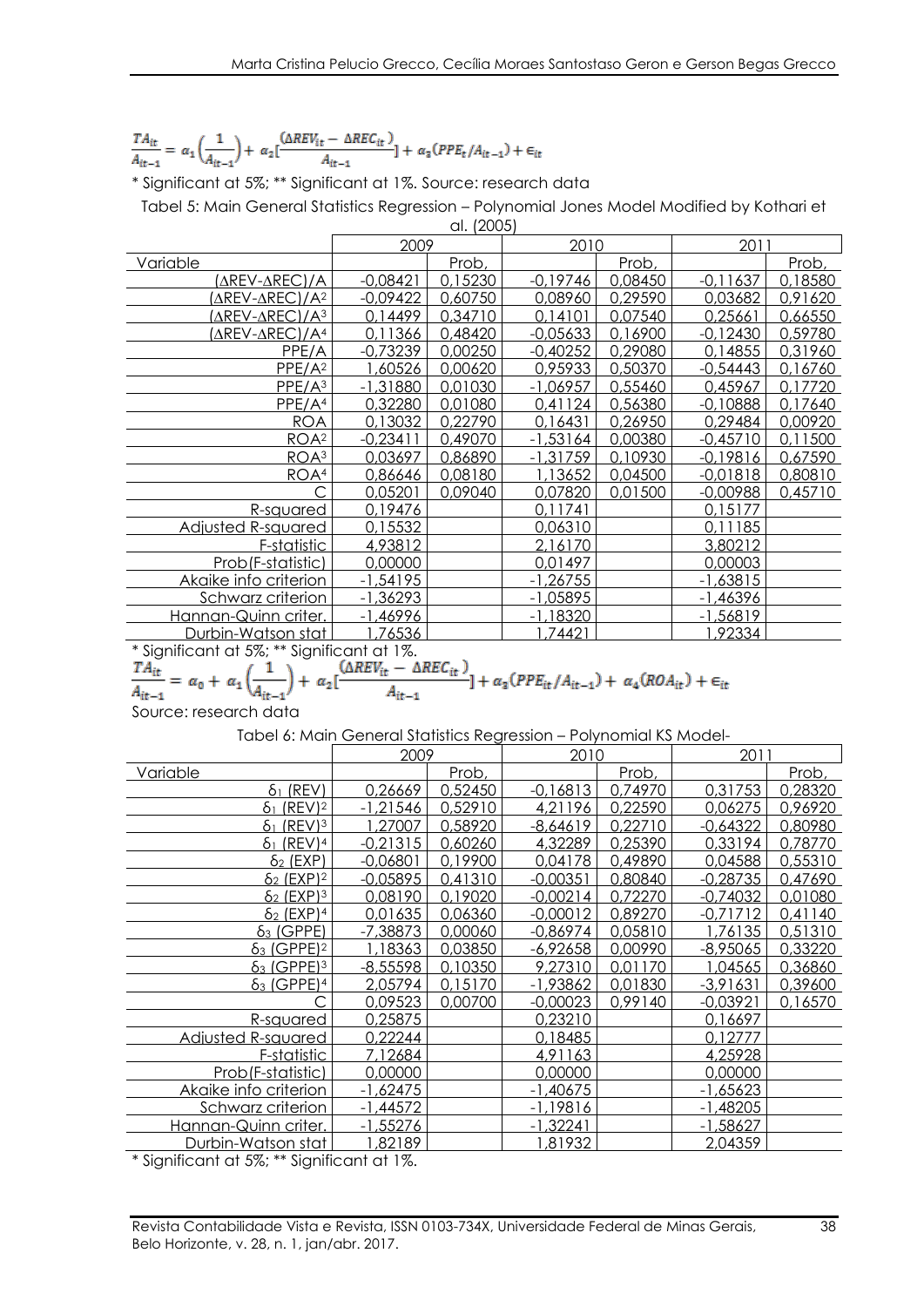# $\frac{TA_{it}}{A_{it-1}} = \phi_0 + \phi_1 \left( \delta_1 \frac{REV_{it}}{A_{it-1}} \right) + \phi_2 \left( \delta_2 \frac{EXP_{it}}{A_{it-1}} \right) + \phi_3 \left( \delta_3 \frac{GPPE_{it}}{A_{it-1}} \right) + \epsilon_{it}$

#### Source: research data

We find that, according to the *F* statistic and *p*-value, all models are statistically significant at the usual levels of confidence intervals in all periods. It is noteworthy that the MKSP has the best information criteria among the models that were used (adjusted R2 , Akaike, Hannan-Quinn, and Schwarz).

We utilized the residuals from the four models, by company and by period, as the dependent variable (EM), as shown in Equation 7. We used panel data to study the variables over time. In order to define the estimation method among the independently pooled panel, random effects model, and fixed effects model, we utilized the likelihood ratio test and Hausmann test, the results of which are presented in Table 7.

| <u>1900 / MOGO OF DOOICQ GOIG, IMCG CHCCB OFTGHQOITECHCCB - ATIGIZIS</u> |           |           |                                |          |           |          |                           |  |  |  |
|--------------------------------------------------------------------------|-----------|-----------|--------------------------------|----------|-----------|----------|---------------------------|--|--|--|
|                                                                          | Fixed     |           |                                |          |           |          |                           |  |  |  |
|                                                                          | effects x |           |                                |          |           |          | Conclusion -              |  |  |  |
|                                                                          | Pooling   |           | Random effects x Fixed effects |          |           |          |                           |  |  |  |
| Model                                                                    | p-value   |           |                                |          |           | p-value  | Estimation<br>method most |  |  |  |
|                                                                          | Likelihoo | Cross-    | Adjusted                       |          |           | (Hausma  |                           |  |  |  |
|                                                                          | d Ratio   | section   | R-                             |          | Durbin-   | nn Test) | appropriate               |  |  |  |
|                                                                          | Test *    | random ** | SQUARED                        | p-value  | Watson    | ***      |                           |  |  |  |
| <b>MJP</b>                                                               | 0.9737    | 0.1567    | 0.192672                       | 0.000029 | 3.447.447 | 0.0044   | Pooling                   |  |  |  |
| <b>MDP</b>                                                               | 0.9745    | 0.1769    | 0.219803                       | 0.000002 | 3.398.242 | 0.0010   | Pooling                   |  |  |  |
| <b>MKP</b>                                                               | 0.9749    | 0.1672    | 0.192351                       | 0.000030 | 3.447.811 | 0.0096   | Pooling                   |  |  |  |
| <b>MKSP</b>                                                              | 0.9978    | 0.0840    | 0.109794                       | 0.010924 | 3.485.076 | 0.0091   | Pooling                   |  |  |  |

Tabel 7: Model of pooled data, fixed effects or random effects - Analysis

\*Teste Likelihood Ratio (TLR) If < 0,05 then fixed effects model is better.

\*\* the closer to 1, the random model approaches the fixed, the closer to 0 the closest estimation by pooled data.

\*\*\* Teste Hausman (TH). If >0, random effect model is better, residues uncorrelated with the explanatory variables. Otherwise, the fixed effect model is better correlated with the explanatory variables residues.

Source: research data

According to Table 7, the likelihood ratio test shows a *p*-value closer to 1 than to zero. We observe that the fixed effects are redundant, proving that the pooled data model is more appropriate than fixed effects model. We also note that the specification of the effects observed in the outputs of the regressions (random cross-section) show that random effects model apparently has a greater proximity of pooled data model than fixed effects model. We conclude, with the performed tests, the pooled data model is most appropriate.

Table 8 presents the main statistics we obtained using Equation 7. Here, it is observed that, with a *p*-value of zero, it is possible to verify that the independent variables are capable of explaining the behavior of the dependent variable (EM through DA).

According to the results presented in Table 8, the GRI and GC variables are not statistically significant in any of the EM models that we used. Thus, nothing can be said about the influence of the decision to highlight environmental information and corporate governance practice on EM. These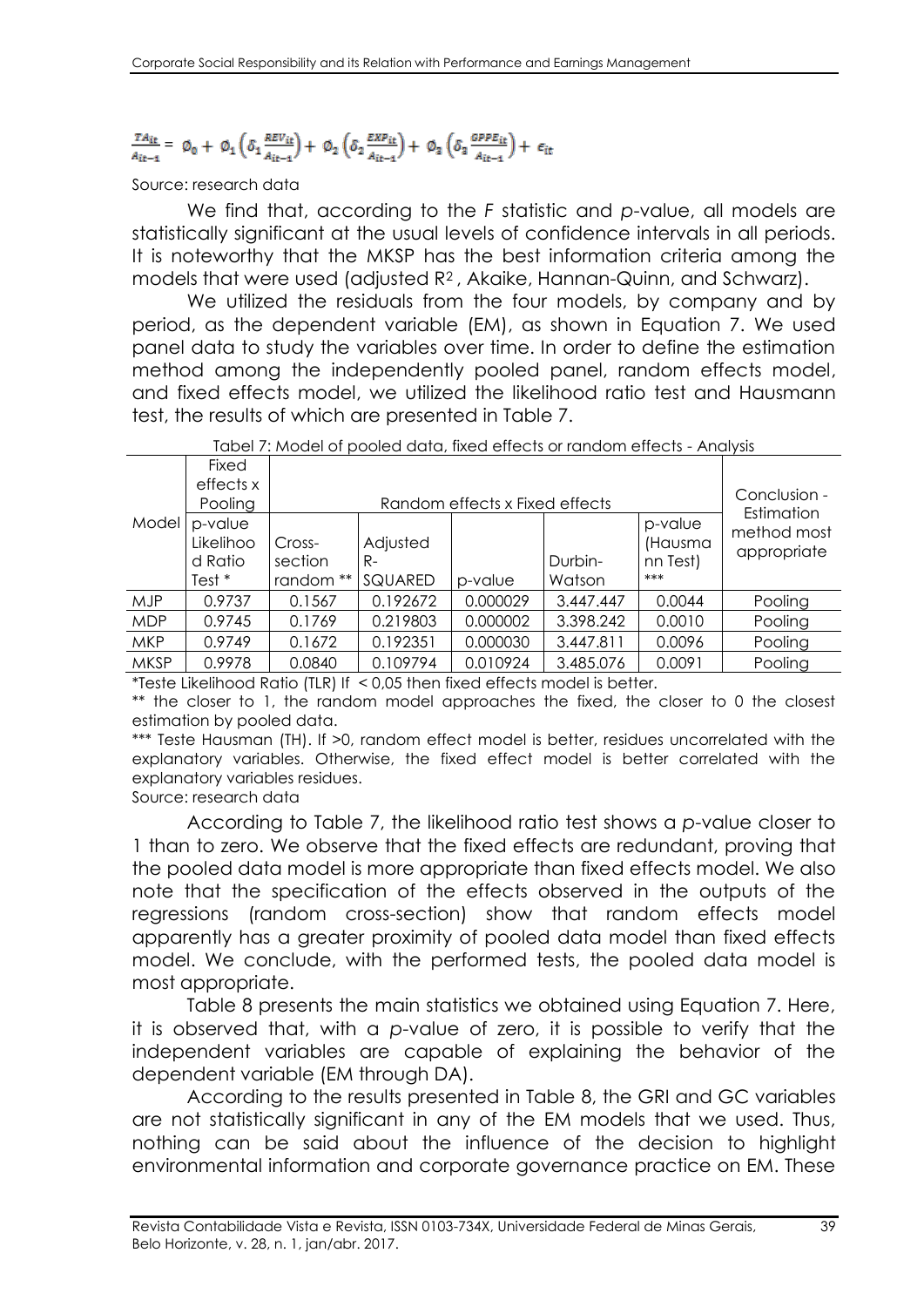finds are aligned with the previews studies (Prior et al., 2008; Hong & Andersen, 2011; Gargouri et al., 2010; Iatridis, 2012; Santos et al., 2011; Price et al., 2011).

The AV/A variable has a statistical significance of 1 percent in the MDP and MJP models and of 5 percent in the MKSP and MKP models. The coefficient is negative in all models. The results suggest that there is an inverse relationship between EM and added value; in other words, companies that add value to society present less EM. This find emphasized the DVA power of information and their useful in relation the EM researches.

|                           |                    | raporo, main conorarorammos nogrossion - con A Entrinoaci<br><b>MKSP</b> |       | <b>MKP</b>  |       | <b>MJP</b>  |       | <b>MDP</b>  |       |
|---------------------------|--------------------|--------------------------------------------------------------------------|-------|-------------|-------|-------------|-------|-------------|-------|
| Variable                  | Expected<br>Signal | Coefficie                                                                | Prob. | Coefficie   | Prob. | Coefficie   | Prob. | Coefficie   | Prob. |
|                           |                    | nt                                                                       |       | nt          |       | nt          |       | nt          |       |
| <b>GRI</b>                | Ŝ                  | 0.009230                                                                 | 0.449 | 0.009055    | 0.462 | 0.009326    | 0.439 | 0.010702    | 0.390 |
| AV/A                      | Ś                  | $-0.032022$                                                              | 0.039 | $-0.033827$ | 0.044 | $-0.057453$ | 0.001 | $-0.050556$ | 0.007 |
| GC                        | Ś                  | 0.003563                                                                 | 0.663 | 0.014565    | 0.094 | 0.006627    | 0.447 | 0.012518    | 0.157 |
| SIZE                      |                    | $-0.006045$                                                              | 0.024 | $-0.009577$ | 0.000 | $-0.008339$ | 0.003 | $-0.008190$ | 0.004 |
| LEV                       | Ŝ                  | 0.005398                                                                 | 0.015 | 0.001374    | 0.472 | 0.005970    | 0.015 | 0.007784    | 0.004 |
| <b>ROA</b>                | Ś                  | 0.099735                                                                 | 0.061 | 0.051224    | 0.269 | 0.134756    | 0.020 | 0.163954    | 0.010 |
| $\mathsf{C}$              |                    | 0.088428                                                                 | 0.022 | 0.139167    | 0.000 | 0.127171    | 0.002 | 0.116510    | 0.005 |
| R <sup>2</sup>            |                    | 0.023435                                                                 |       | 0.024860    |       | 0.033999    |       | 0.040714    |       |
| Adj $R^2$                 |                    | 0.014741                                                                 |       | 0.016179    |       | 0.025400    |       | 0.032175    |       |
| F-statistic               |                    | 2.695674                                                                 |       | 2.863760    |       | 3.953685    |       | 4.767701    |       |
| Prob(F)                   |                    | 0.013592                                                                 |       | 0.009220    |       | 0.000678    |       | 0.000090    |       |
| Akaike                    |                    | $-1.621705$                                                              |       | $-1.541670$ |       | $-1.515441$ |       | $-1.486847$ |       |
| Schwarz                   |                    | $-1.575207$                                                              |       | $-1.495173$ |       | $-1.468943$ |       | $-1.440349$ |       |
| Hannan-<br>Quinn          |                    | $-1.603708$                                                              |       | $-1.523673$ |       | $-1.497444$ |       | $-1.468850$ |       |
| Durbin-<br>Watson<br>stat |                    | 1.872425                                                                 |       | 1.794378    |       | 1.837713    |       | 1.787049    |       |
| Observat<br>ions          |                    | 681                                                                      |       | 681         |       | 681         |       | 681         |       |

Tabel 8: Main General Statistics Regression –CSR x EM Model

\* Significant at 5%; \*\* Significant at 1%.

 $EM_{it} = \alpha + \beta_{1i} GRI_{it} + \beta_{2i} (AV_{it}/A_{it}) + \beta_{3i} CG_{it} + \beta_{4i} SIZE_{it} + \beta_{5i} LEV_{it} + \beta_{5i} ROA_{it} + \epsilon_{it}$ Source: research data

According to Collinearity Test, the variables did not present multicollinearity.

The variable SIZE is statistically significant at the level of 1 percent on all models except the MKSP, in which it is significant at 5 percent. In all cases, the coefficient of this variable is negative. This result indicates that there is an inverse relationship between EM and firm size, or, in other words, larger companies manipulate their results less, as previously shown by Pelucio-Grecco (2013).

The variable LEV is positive in all models. It is significant at the level of 5 percent in the MKSP, MKP, and MJP models and at 1 percent in the MDP model. This result indicates that there is more manipulation of results by more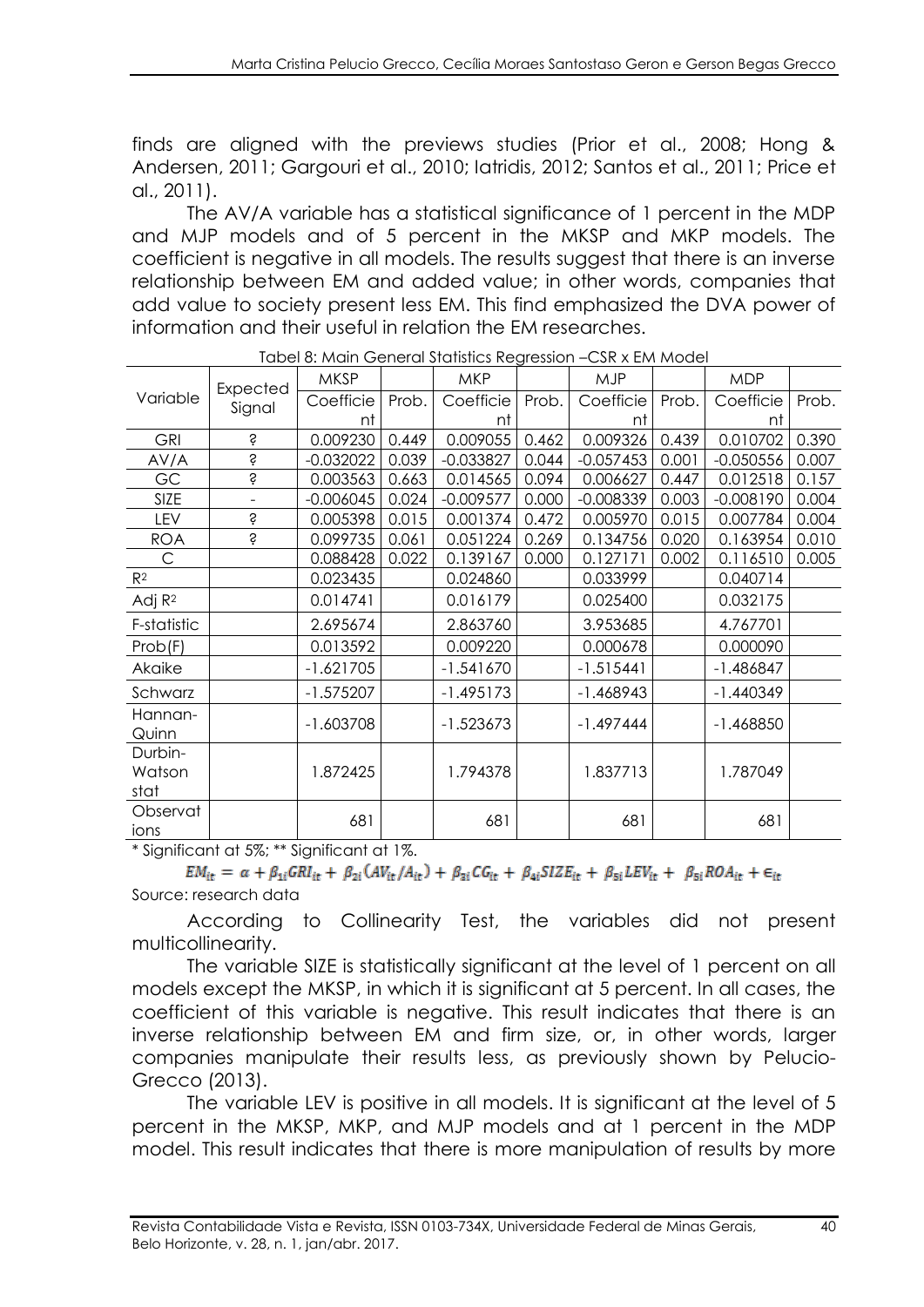leveraged firms, as Rodríguez-Pérez & Van Hemmen (2010) and Nardi et al. (2009) claimed.

#### **5. DISCUSSION AND CONCLUSIONS**

The results of this study indicate that there is no relationship between CSR, as taken from the GRI information, and the performance of entities, as measured by the ROA. This indicates that the act of presenting environmental information does not influence the performance of companies. Apparently, the market did not react positively to an entity having a greater social engagement, in the way of sending information to the GRI. It does not reflect the performance of these entities.

Additionally, we note that firms with a higher ROA are those that create more wealth for society, that distribute more wealth to the government, and that distribute less wealth to their employees. We conclude that because the DVA provides information on the creation and distribution of wealth generated by businesses, its analysis is an important tool for doing performance analysis and providing information to society. According to this information, companies that pay more taxes to the government are the entities with higher performance. However, we note the same entities that are performing the best are the ones who pay less to their employees.

Furthermore, we conclude that good corporate governance practices have a positive effect on the performance of the entities partly because those companies with good governance practices are already the best performers. However, there is not a significant relationship between corporate governance and EM. This indicates that there should be a greater effort made to manage corporate governance practices in order to improve the constraint to EM.

Moreover, we find that there is not a relationship between CSR and EM. Thus, one cannot say that managers decide to generate environmental information to divert attention from the manipulation of results. It is not possible, however, to affirm that firms with greater social engagement do not manipulate earnings.

Nevertheless, we observe that companies that manipulate their results less often, as well as larger and less leveraged companies, are those that add more value to society. Thus, we conclude that debt is a motivation for manipulating results. We also conclude that the most reliable accounting information is provided by companies with greater added value and bigger companies.

This study was limited to the short period where it was mandatory to submit DVAs in Brazil, which only lasted for the year of 2008. Thus, we suggest that research on later periods be carried out in the future, which will enable the analysis of a higher quantity of observations. We also emphasize that according to the findings of this paper, the DVA can be an important tool for analysis of EM. We suggest for future research examining the relation between CSR and EM per industry and explore more the relation between CG and GRI.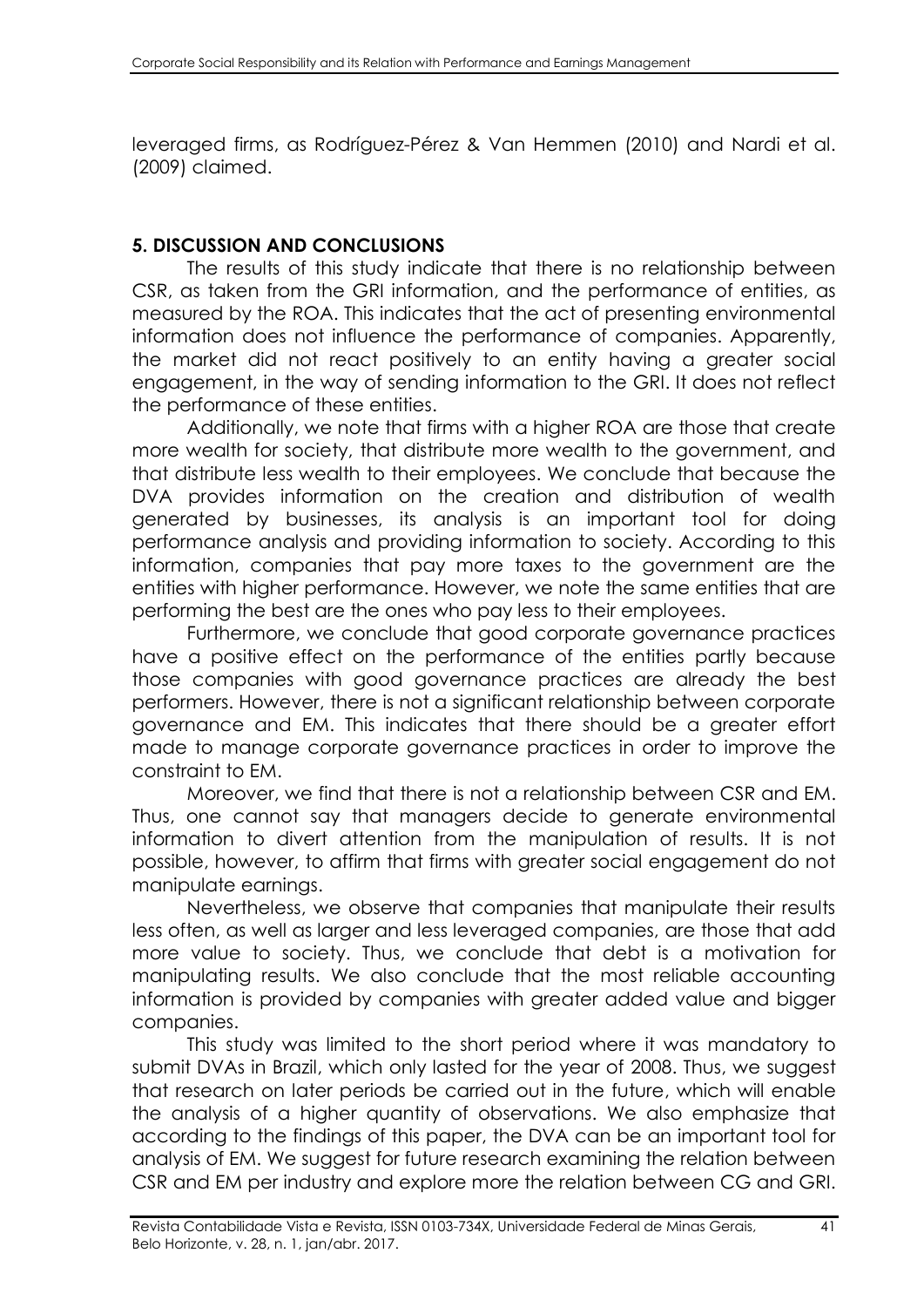Additionally, we suggest future research including the Corporate Governance Index (IGC) and Corporate Sustainability Index (ISE) from BM&FBOVESPA as variables.

#### **REFERENCES**

- Ball, R., & Shivakumar, L. (2008). Earnings quality at initial public offerings. *Journal of Accounting and Economics*, *45*(2), 324–349.
- Brown, H. S., Jong, M., de, & Levy, D. L. (2009). Building institutions based on information disclosure: Lessons from GRI's sustainability reporting. *Journal of Cleaner Production 17*, 571–580.
- Campos, G. M. (2011). *O impacto de indicadores socioambientais no valor adcionado por empresas*. Enfoque: Reflexão Contábil *30*(1), 83.
- Chen, A., Kao, L., & Tsao, M. (2010). To improve investors' valuation of accounting earnings in emerging markets: Evidence from Taiwan. *Canadian Journal of Administrative Sciences/Revue Canadienne des Sciences de l'Administration, 27*(4), 376–390.
- Chen, J., Liao, W. M., & Lu, C. (2012). The effects of public venture capital investments on corporate governance: Evidence from IPO firms in emerging markets. *Abacus*, *48*(1), 86–103.
- Christie, AA & Zimmerman, JL (1994) Efficient and opportunistic choices of accounting procedures: Corporate control contests. Accounting Review 69(4): 539–566.
- Christophe, B., & Bebbington, J. (1992). The French bilan social: A pragmatic model for the development of accounting for the environment? A research note. *British Accounting Review*, *24*, 281–290.
- Cormier, D., Ledoux, M.-J., & Magnan, M. (2011).The informational contribution of social and environmental disclosures for investors. *Management Decisión*, *49*(8).
- Cupertino, C. M., Martinez, A. L., & da Costa Jr, N. C. A. (2016). Consequências para a Rentabilidade Futura com o Gerenciamento de Resultados por Meio de Atividades Operacionais Reais. *Revista Contabilidade & Finanças*, 27(71), 232-242.
- Dechow, P. M., & Dichev, I. D. (2002). The quality of accruals and earnings: The role of accrual estimation errors [s-1]. *Accounting Review*, *77*, 35–59.
- Dechow, P. M., Sloan, R. G., & Sweeney, A. P. (1995). Detecting earnings management. *Accounting Review*, *70*(2), 193–225.
- DeAngelo, L. E. (1986). Accounting numbers as market valuation substitutes: A study of management buyouts of public stockholders. *Accounting Review*, *61*(3), 400–420.
- Donizetti Teodoro, J., Catapan, A., Edwards Barros, C. M., Márcio Scherer, L. (2012). Valor adicionado: Tendências metodológicas e temáticas adotadas no período 1970–2010. *Revista Ambiente Contábil*, *4*(2), 132–148.
- Fields, T. D., Thomas Z. L., & Linda V. (2001). Empirical research on accounting choice. *Journal of accounting and economics* 31.1, 255-307.
- Follmann, D. A., Paiva, K. S. E. de, Soares, S. V. (2011). *Distribuição do valor adicionado nas empresas do novo mercado: Análise setorial da destinação da riqueza em 2008 e 2009*. *Revista de Administração, Contabilidade e Sustentabilidade*, *1*(2), 101.
- Gargouri, R. M., Shabou, R., & Francoeur, C. (2010). The relationship between corporate social performance and earnings management. *Canadian Journal of Administrative Sciences/Revue Canadienne des Sciences de l'Administration, 27*(4), 320–334.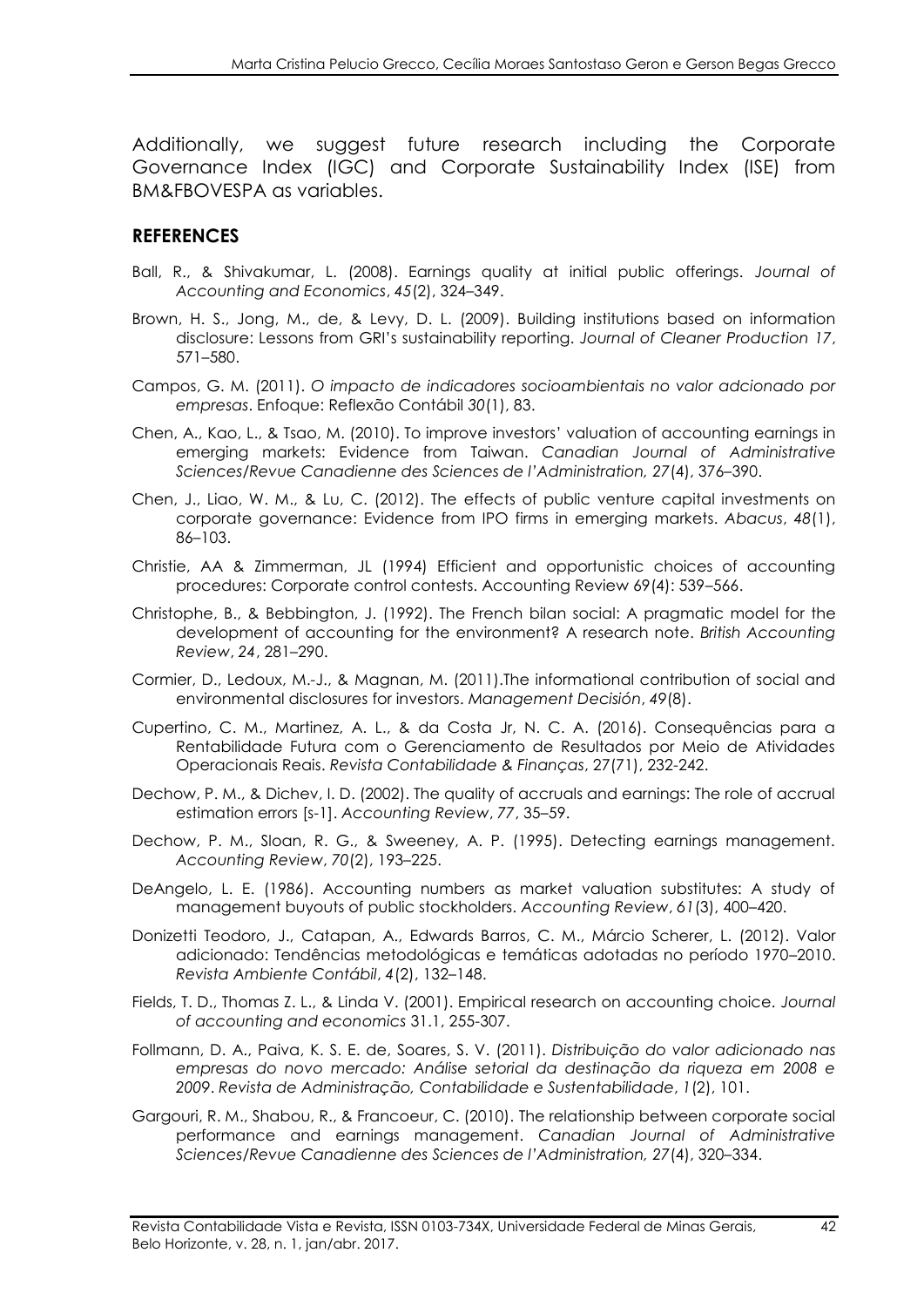- Global Reporting Initiative. *Sustainability report*. Retrieved from [http://www.globalreporting.org.](http://www.globalreporting.org/)
- Gray, R., Owen, D., & Maunders, K. (1988). Corporate social reporting: Emerging trends in accountability and the social contract. *Accounting, Auditing & Accountability Journal*, *1*, 6–20.
- Gray, R., Walterst, D., Bebbington, J., & Thompson, I. (1995).The greening of enterprise: An exploration of the (non) role of environmental accounting and environmental accountants in organizational change. *Critical Perspectives on Accounting*, *6*, 211–239.
- Ghosh, A, M., A & Moon, D. (2010) Corporate boards, audit committees, and earnings management: Pre‐and post‐SOX evidence. Journal of Business Finance & Accounting 37(9/10): 1145–1176.
- Gujarati, D. N., & Porter, D. C. (2008). *Econometria Básica* (5th ed.). New York, NY: McGraw-Hill.
- Healy, P. M. (1985). The effect of bonus schemes on accounting decisions. *Journal of accounting and economics*, *7*(1), 85–107.
- Hong, Y., & Andersen, M. L. (2011). The relationship between corporate social responsibility and earnings management: An exploratory study. *Journal of Business Ethics*, *104*(4), 461–471.
- Iatridis, G. E. (2012). Audit quality in common-law and code-law emerging markets: Evidence on earnings conservatism, agency costs and cost of equity. *Emerging Markets Review*, *13*(2), 101–117.
- Jensen, M.C.; Meckling, W.H. (1976) Theory of the Firm: Managerial Behavior, Agency Costs and Ownership Structure. Journal of financial economics. Vol. 3(4), pp 305-360.
- Jones, J. J. (1991). Earnings management during import relief investigations. *Journal of Accounting Research*, *29*(2), 193–228.
- Jouber, H & Fakhfakh, H. (2012) Earnings management and board oversight: An international comparison. Managerial Auditing Journal 27(1): 66–86.
- Kang, S. H., & Sivaramakrishnan, K. (1995). Issues in testing earnings management and an instrumental variable approach. *Journal of Accounting Research*, *33*(2), 353–367.
- Kothari, S. P., Leone, A. J., & Wasley, C. E. (2005). Performance matched discretionary accrual measures. *Journal of accounting and economics*, *39*(1), 163–197.
- Luca, M. M. M. de. (1998). *Demonstração do valor adicionado: Do cálculo da riqueza criada pela empresa ao valor do PIB*. São Paulo, Brazil: Atlas.
- Machado, E. A., Morch, R. B., Vianna, D. Sergio de Carvalho, Santos, R. dos, & Siqueira, J. R. Maia de. (2009). *Destinação de riqueza aos empregados no Brasil: Comparação entre empresas estatais e privadas do setor elétrico (2004-2007)*. *Revista Contabilidade & Finanças*, *20*, 110–122.
- Matsumoto, AS & Parreira, EM (2007) Uma pesquisa sobre o Gerenciamento de Resultados Contábeis: causas e consequências. Contabilidade, Gestão e Governança 10(1).
- Nardi, P. C. C., Silva, R. L. M. da, Nakao, S. H., & Valle, M. R. do. (2009). A Relação entre gerenciamento de resultados contábeis e o custo de capital das companhias abertas brasileiras. *Revista Universo Contábil*, *5*(4), 6–26.
- Oyadomari, J. C. T., Frezatti, F., de Mendonça Neto, O. R., Cardoso, R. L., & de Souza Bido, D. (2011). Uso do sistema de controle gerencial e desempenho: um estudo em empresas brasileiras sob a perspectiva da resources-based view. Revista Eletrônica de Administração, 17(2), 298-329.